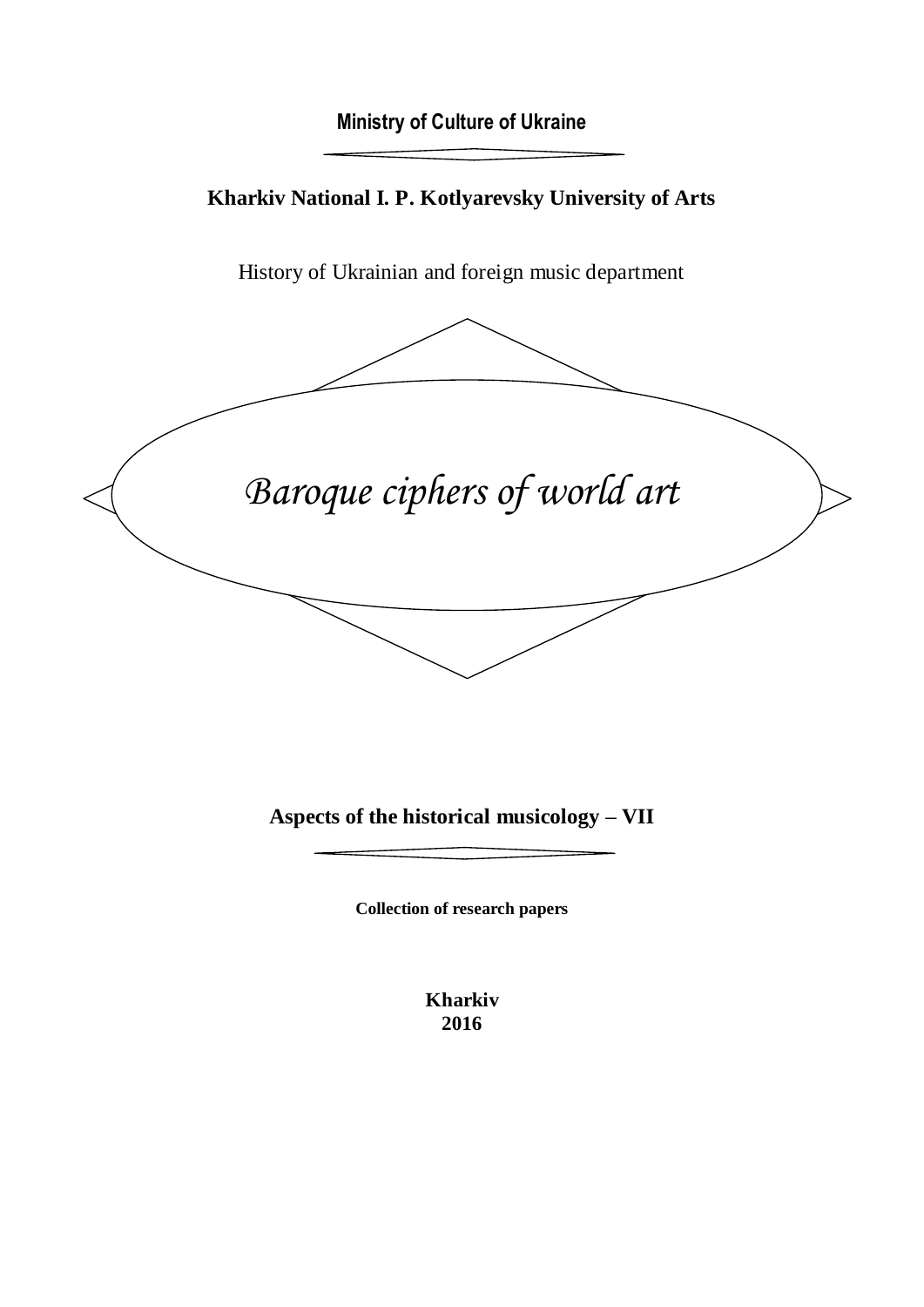#### **Scientific edition**

Approved by the Decree of Supreme Attestation Commission's Presidium of Ukraine № 1-05/8 of 22 December 2010 as a scientific edition for publishing the main contents of PhD dissertations in "Art studies".

Bulletin of Supreme Attestation Commission of Ukraine. — 2011. — № 1.

#### **Editorial board:**

| VERKINA T. B. (head) $-$ | People's artist of Ukraine, Ph.D., professor,<br>Rector of Kharkiv National University of Arts |
|--------------------------|------------------------------------------------------------------------------------------------|
| DRACH I. $S.$ –          | Doctor of Arts, professor                                                                      |
| OCHERETOVSKA N.L. -      | Doctor of Arts, professor                                                                      |
| GREBENYUK N.Ye.          | Doctor of Arts, professor                                                                      |
| BOGDANOV V.O.-           | Doctor of Arts, professor                                                                      |
| CHERKASHINA M. R. -      | Doctor of Arts, professor                                                                      |
| ZENKIN K. V. $-$         | Doctor of Arts, professor                                                                      |

*Compiled editor – L. V. Rusakova*

**Aspects of the historical musicology – VII: Baroque ciphers of world art** : Collection of research papers / Kharkiv National University of Arts; compiled editor L. V. Rusakova. — Kharkiv: "S. A. M." Association, 2016. — 196 p. — **ISBN 978-617-7302-35-2.**

**Abstract.** The research papers collected in the proposed edition elucidates some little-known pages of multifaceted musical heritage of Baroque epoch, tracing its influences in art of the next times until the musical practice of the present. Long echo of baroque culture, touching to an art of other centuries, rouses art fantasy and gives rise to synthetic phenomena – the works that appeal to semantic row and symbolism of Baroque, using all the palette of modern expressive means. Namely, the process of such synthesis attracts attention of a lot of explorers, whose scientific works are presented in this collection of research papers.

The edition is special and addressed to professional musicologists, to performers, aspirants and students of musical specialities.

© Kharkiv National after I. P. Kotlyarevsky University of Arts

2016.

**Kharkiv 2016**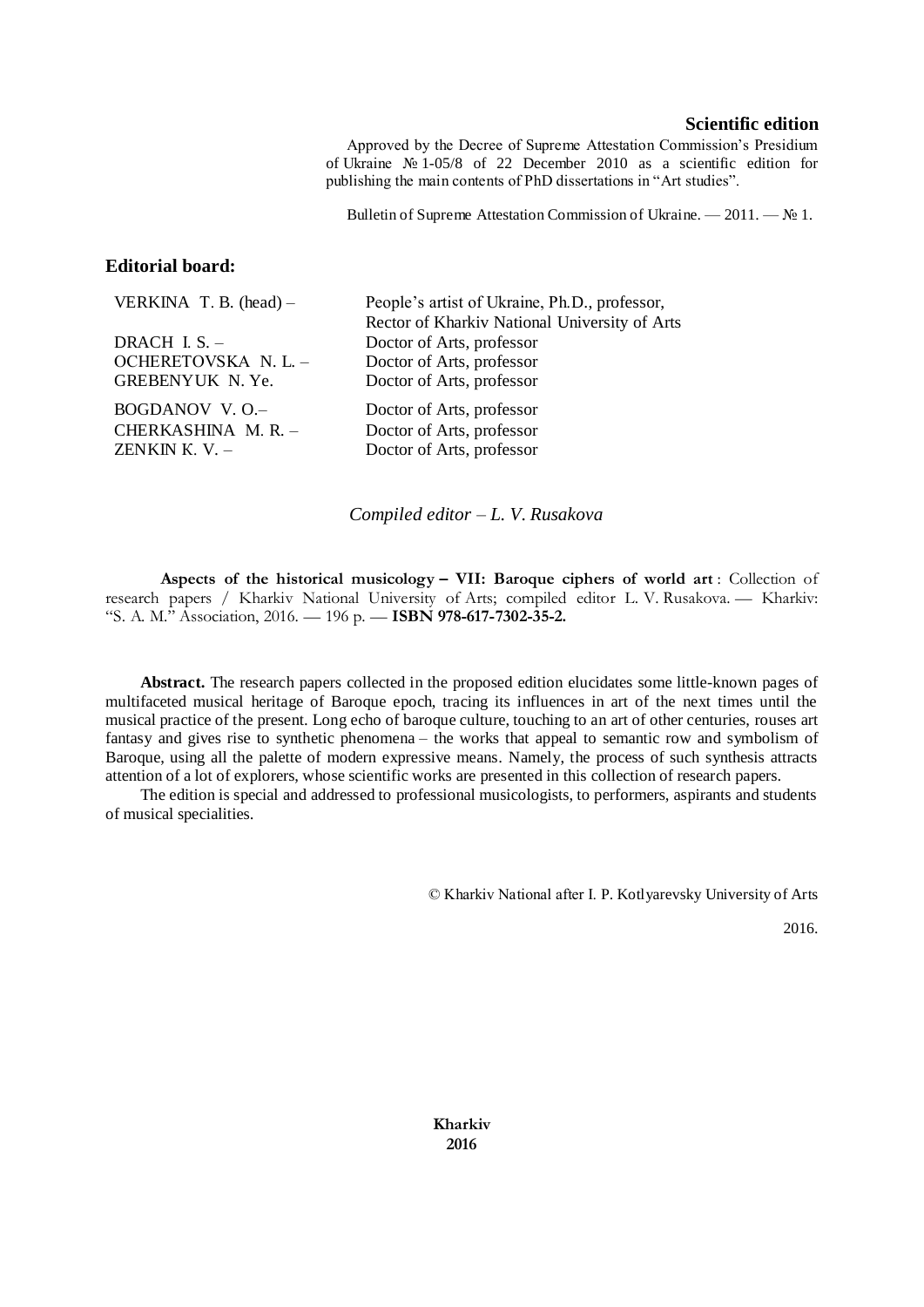# **TABLE OF CONTENTS**

**Section 1.** 

# *Baroque: facets of comprehension*

*Zharkova V. B.* **The French musical theatre of the XVII century: specificity of interaction of the French and the Italian traditions …………………………………………………………………..***6–21*

*Podporinova K. V.* **Concertos for Two Keyboards by Antonio Soler in the context of Baroque art** *………………………………………………………………………………...22–37*

*Belichenko N. N.* **Bach' chorale fughettas in the "variierte – fugierte" chorale system………………………………………………………………………………………………………..***37–45*

*Lebedev E. S.* **Symbolism of musical-rhetorical figures as the plot-factor in J. S. Bach's cycle "Six Sonatas and Partitas" for violin solo...………….…………………………………………***46–62*

*Zherzdyev O. V.* **Instrumental versions in J. S. Bach' creativity (on the example of the Partita in E major № 3 for Violin in T. Hoppstock' guitar arrangement) ………………………….***62–70*

## **Section 2.**

# *Creating impulse of Baroque*

*Chekan Yu. I.* **Opera realities of Baroque in Anne Rice's novel "Cry to Heaven" ……***71–81*

*Ivanova I. L.* **Musical Baroque reminiscences in the works of Austrian and German composers of Romantic epoch …………………………………………………………………………..***81–98*

*Efremova I. V.* **Osip Kozlovsky – the inheritor of the Baroque traditions of world music – and his contribution to the development of the ballroom culture of the last quarter of the XVIII – the first quarter of XIX centuries** *…………………………………………………………. 99–111*

*Solomonova O. B.* **"A fate decided so…": resonances of Baroque symbolism in "Boris Godunov" and "Khovanshchina" by M. Mussorgsky ………………………………….***111–130*

*Strilets A. M.* **The genre models of Western European Baroque in the Ukrainian bayan composers' works ……………………………………………………………………………………..***131–143*

*Pyatnitskaya-Pozdnyakova I. S.* **Interpretation of intonation and lexical layers of Baroque music in modern composers' works (on the example of the concert piece "Remembering the Great Vivaldi" by Vladimir Ptushkin) ……………………………………………………………….***144–151*

*Sulim R. A.* **Neoclassical tendencies in Jeanne Kolodub' creativity (Illustrated through the example of "Little Baroque Suite" for Chamber Orchestra) ……………………………………***151–167*

*Dovzhynets I. G.* **«Bach-fest» and «Organum» as the Baroque music territory………………………………………………………………………………………………….***167–181* **Annotations** *........................................................................................………….182–193* **About authors** *.....................................……………………………………………. 194*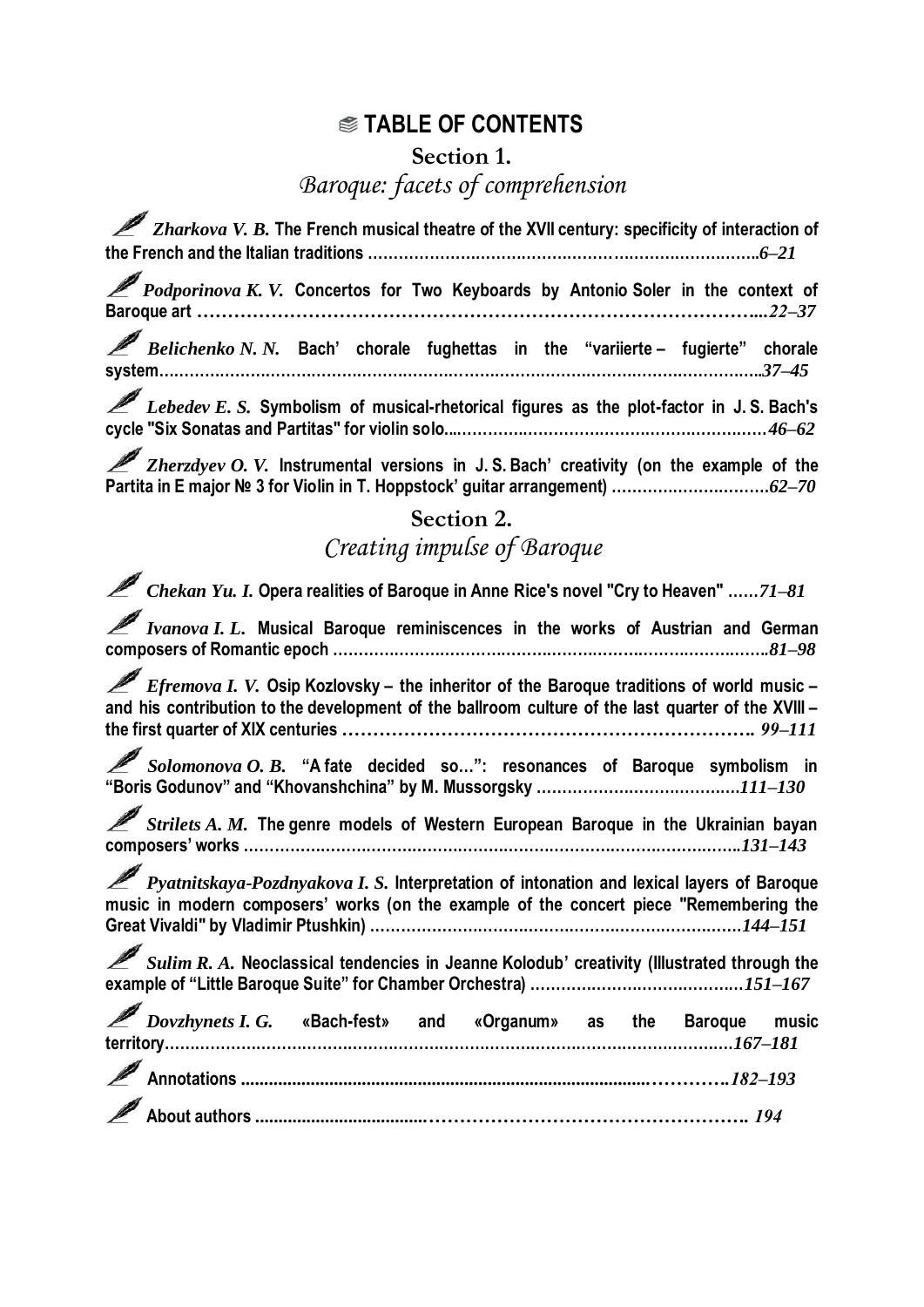#### **ABSTRACTS**

#### **Belichenko N. N.**

## **BACH CHORALE FUGHETTAS IN THE VARIIERTE – FUGIERTE CHORALE SYSTEM**

The goal of this article is to study chorale fughettas in J. S. Bach's organ works as a genre, which struck its roots deep into Bach's contemporary composing and performing practice, and which has all the typical features of the German chorale arrangements of the XVIII century. As a result, it becomes possible to take a fresh look at both the internal content of the genre, and its position in the general genre system of the Baroque period.

Several authoritative statements in the German musical-theoretical literature, as well as the names of some manuscripts belonging to the contemporaries of Bach, allow to state confidently that in 18-century Germany it was common to divide organ chorale arrangements into the following two types: variierte – "performing a chorale in a multitude of ways," as a holistic tune in the form of Сantus Firmus or a rhythmically unchanged melody in very different ways, and fugierte – performing in the form of Fughetta (fugue), where the integrity of the chorale melody was broken.

The stating "performing a chorale in a multitude of ways» («auff allerhand Art einen Choral durchzuführen») is written in the heading of "Little Organ Book" on its title page. Considering the didactic orientation of Bach's collection and the limiting of Chorale arrangement forms with "variierte" type only, though in its various manifestations, there raises a question about a possible incomplete Bach's intention of supplementing series of Fughettas that is to say fugierte arrangements.

Indirect confirmations of the existence of that Chorale arrangement forms typology can be found in much earlier sources. Thus, very valuable evidence in this regard is the reasoning of a Bach contemporary – Christoph Raupach (1686–1744), an organist from Stralsund, about the structure of chorale improvisation (i. e. the intonation or verset for alternation) in relation to the words chorale affect. These reasonings were stated by him in the essay titled «Veritophili deutliche Beweis-Gründe», which was printed as an introduction to the edition of Mattheson's early works in 1717. Moreover more than two decades later, Mattheson himself repeats Raupach's considerations almost literally in his «Perfect Kapellmeister» [Mattheson, J. Der vollkommene Capellmeister, 1969]. There we can find a description of idem variierte – fugierte (varied and fugued) Chorale arrangement forms, fugued and with cantus. Among the fugued forms which are interesting for us above all, one's attention can be attracted by their differentiation into just fugued, fugues and fughettas into the chorale (apparently, this is perhaps the first mentioning of the Chorale Fughetta in theoretical literature).

The echoes of the «variierte – fugierte» approach to chorale melodies arrangement can be guessed in general terms in much later manuals. Thus, at the end of the XIX century S. Jadassohn gives some importance to the figured chorale in his "Course of instruction in instrumentation." Here he specifies the basic chorale variierte types in a following way: simulation forms with cantus in different voices and – within variierte type – "fugue pieces where chorale melody appears as a filling voice, in other words that is only used to fill", showing as an example the chorale BWV 652, that is a motet [Jadassohn, S. A. Course of Instruction in Instrumentation, 2008].

Such an approach to the principle of chorale arrangement throws light on the question of the didactic orientation of Clavier-übung III. After all, if we assume that the motet is a kind of variierte chorales (BWV 686 «Aus tiefer Nor schrei ich zu dir»), there is no doubt that the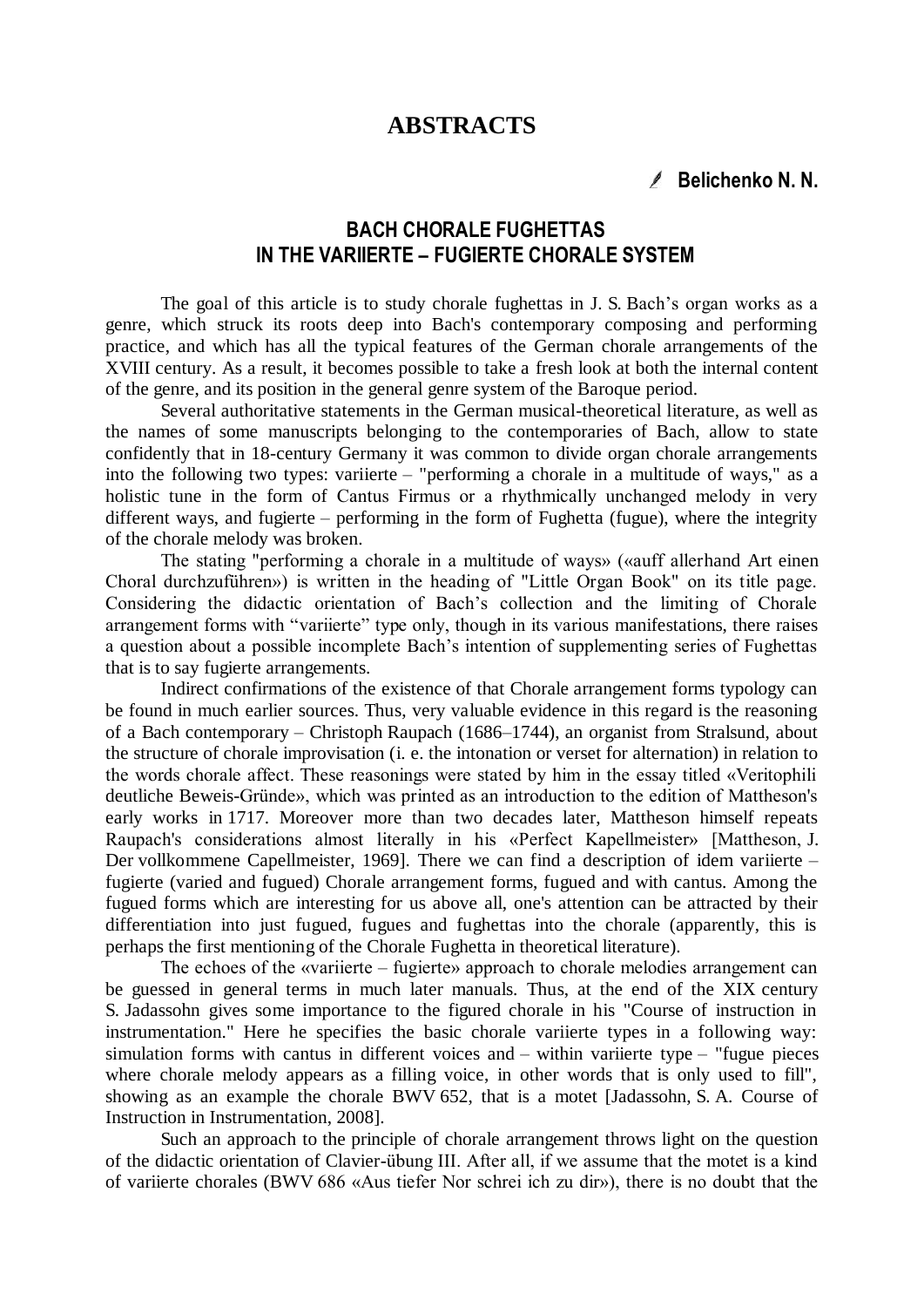Clavier-Übung III structure – as a kind of Chorale art in parallel to the later "The Art of Fugue" – largely reflects the pass-through idea of the double arrangement of the group of related chants (from catechism) in two techniques: variierte – a figured chorale (that is with cantus or a motet form) for a complete organ, and fugierte – сhoral fughetta or fugue for an incomplete one.

As a result of the conducted research, it can be concluded that the described division of organ chorales in Germany of the XVIII century into two basic types such as "varied" and "fugued", made a significant effect on the Bach organ works, and therefore it's quite appropriate as another possible criterion when classifying chorale arrangements.

In this connection fughettas, embedding into this genre system, take their rightful place as a typical kind of chorale arrangement with a number of distinct typological features, namely – a violation of the integrity of chorale melody, setting as a fughetta (fugue), using of an incomplete organ (the absence of the obligate pedal), as opposed to "varied" (variierte) arrangements as to a holistic melody conducting in the form of cantus firmus or a rhythmically unchanged melody in various ways using the obligate pedal and complete organ.

**■ Key words:** J. S. Bach' organ chorales, fughettas in J. S. Bach's organ works, "varied" and "fugued" types of chorals, "variierte – fugierte".

> $\sqrt{2}$ **Chekan Yu. I.**

#### **OPERA REALITIES OF BAROQUE IN ANNE RICE'S NOVEL "CRY TO HEAVEN"**

Baroque opera is going through a real renaissance at the past half of the XX century: in the theaters of the world appear both the modernized interpretations of works of that era and the variants close to authentic. A component of that trend is the interest of other art forms to baroque opera. A striking example in this series is the historical and psychological novel by Anne Rice "Cry to Heaven" (1982) – a fascinating story about Italian opera of the first half of the XVIII century and its creators. At the heart of the novel is the fate of Venetian aristocrat Tonio Tresci, who had a beautiful voice, when he was 15 years, he was castrated by order of his father and became a famous singer.

Until recently, the art of castrates was the taboo topic in domestic musicology. However, our ideas about opera in XVII–XVIII centuries without their contribution are incomplete and deformed, because from the end of the XVI to the XVIII century in the cradle of opera – in Italy (the Papal region and its center – Rome) – women officially were not allowed to play on stage: all female parties performed by castrates.

The voices of singers-castrates perfectly embody the aesthetic priorities of Baroque: love to unnatural, even excessive, mix of incongruous – female height, flexibility and softness, male force and endurance, asexual childish sonority. It is in the high register most naturally the ornamental technique was embodied – a kind of the calling card of the dominant musicaltheatrical genre of the day – opera-seria.

Ordinary opera-seria included the presence of at least 26 arias, of which no less than 18 performs by castrati. Positions of castrati-singers were dominant. The literary component, which was the backbone of the opera synthesis in XVII, from the XVIII century gives way to pure music – pleasure by singing. And just the castrati-singers turn opera into the performing art.

Working on the novel, Anne Rice thoroughly studied the scientific and popular sources, used the advices on the physiology of eunuchs by Robert Owen, Doctor of Medicine; listened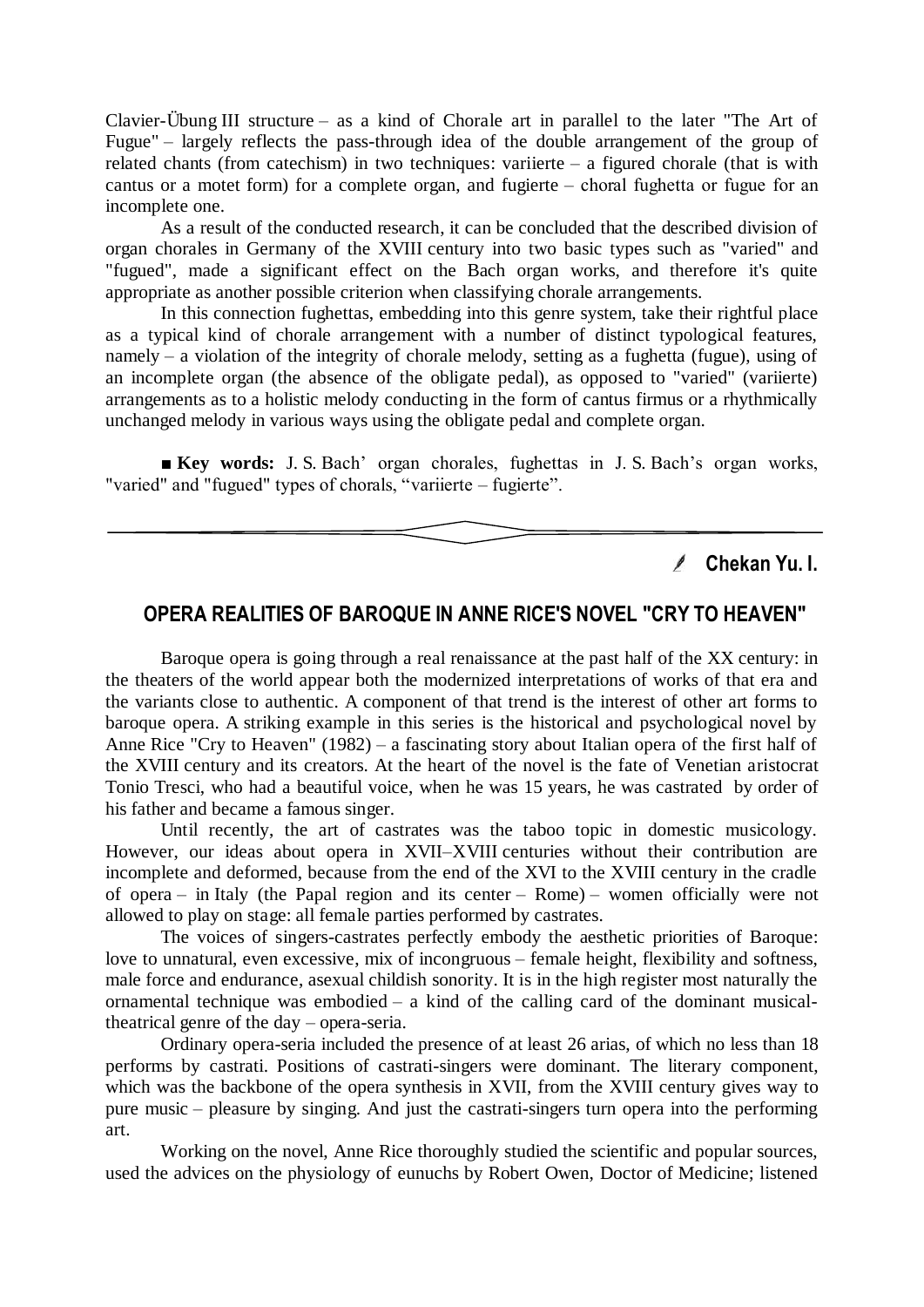to the records of last castrato of Sistine Chapel Alessandro Moreski (1858–1922), the baroque works of Italian composers – Gabrielli, Bassano, Monteverdi, Scarlatti.

As a result, in the E. Rice' novel the real historical persons are present. The composers Giuseppe Tartini (1692–1770) and Domenico Sarro (1679–1744), the tragic fate of Giovanni Pergolesi (1710–1736), works by Alessandro Scarlatti (1660–1725), Benedetto Marcello (1686–1739), Antonio Vivaldi (1678–1741) are mentioned in passing.

Among the historical figures mentioned in the novel there are singers-castrates. And, although at the epilogue the author argues, that the real historical persons among them there are only three (Nicolino, Farinelli and Kaffarelli), a careful reading of the text gives reason to associate with real prototypes yet several names presented in the novel. First of all, this is the old singer Rubino – we can assume that one of his prototypes is Giovanni Maria Rubinelli (1753–1829), the singer-castrate. The name of castrato Senesino mentioned in the novel refers to three real prototypes: Francesco Bernardi (1680 – after 1739), Andrea Martini (1761–1819) and Giusto Ferdinando Tenducci (1736 – after 1800) had the alias "Senesino". Also mentioned in the novel the castrates Giovanni Karestini (Kuzanino, 1705–1760), Cortono (Domenico Cecci, about 1650–1717) and Balthazare Ferri (1610–1660) were the real opera singers.

Two main characters of the novel have the real historical prototypes: the image of Tonio Tresci dates back to the famous castrato singer Farinelli (Carlo Broski, 1705–1782), and as the prototype of Guido Maffeo, his conservatory teacher, can be considered the composers Pergolesi and Jommelli. The details of the text give the grounds for such a rather clear identification.

Anne Rice novel permeate by descriptions of voices and singing of castrates. "Cry to Heaven" gives detail information on the learning process – about specific exercises and techniques. The impressions from the neuter performances in cathedrals and opera houses are reconstructed meticulously (as it is possible of verbal means). The subtle observations of the nature of ornamentation, especially the breathing specificity, equality of voice sounding in different register conditions are very accurate.

The novel is opened to different interpretations – in the context of the ideas of Z. Freud (motives of infantile sexuality, the Oedipus complex, opposition of conscious and unconscious and also the cornerstone of the plot – the castration of the son by order of his father), in a system of binary oppositions (male / female, night / day, life / art), etc. The proposed comparative analysis of the embodiment of the baroque Italian opera realities in the literary text seems natural for musicology as a component of the promising area of intermedia research – the so-called "verbal music".

■ **Key words:** Baroque, opera-seria, the art of singers-neuters, singers castrated, "Cry to Heaven" by Anne Rice.

**Dovzhynets I. G.**

#### **«BACH-FEST» AND «ORGANUM» AS THE BAROQUE MUSIC TERRITORY**

Music of the Baroque era today goes through a certain renaissance: attention of performers to the repertoire of that era became more active, the ancient instruments revive, the musical groups that seek to authentic musical performance, are created. The festivals of Baroque art, such as "Bach Fest" and "Organum" in the Ukrainian city Sumy, also is a reflection of innovative research on the way towards modern revival of Baroque music. Analysis of their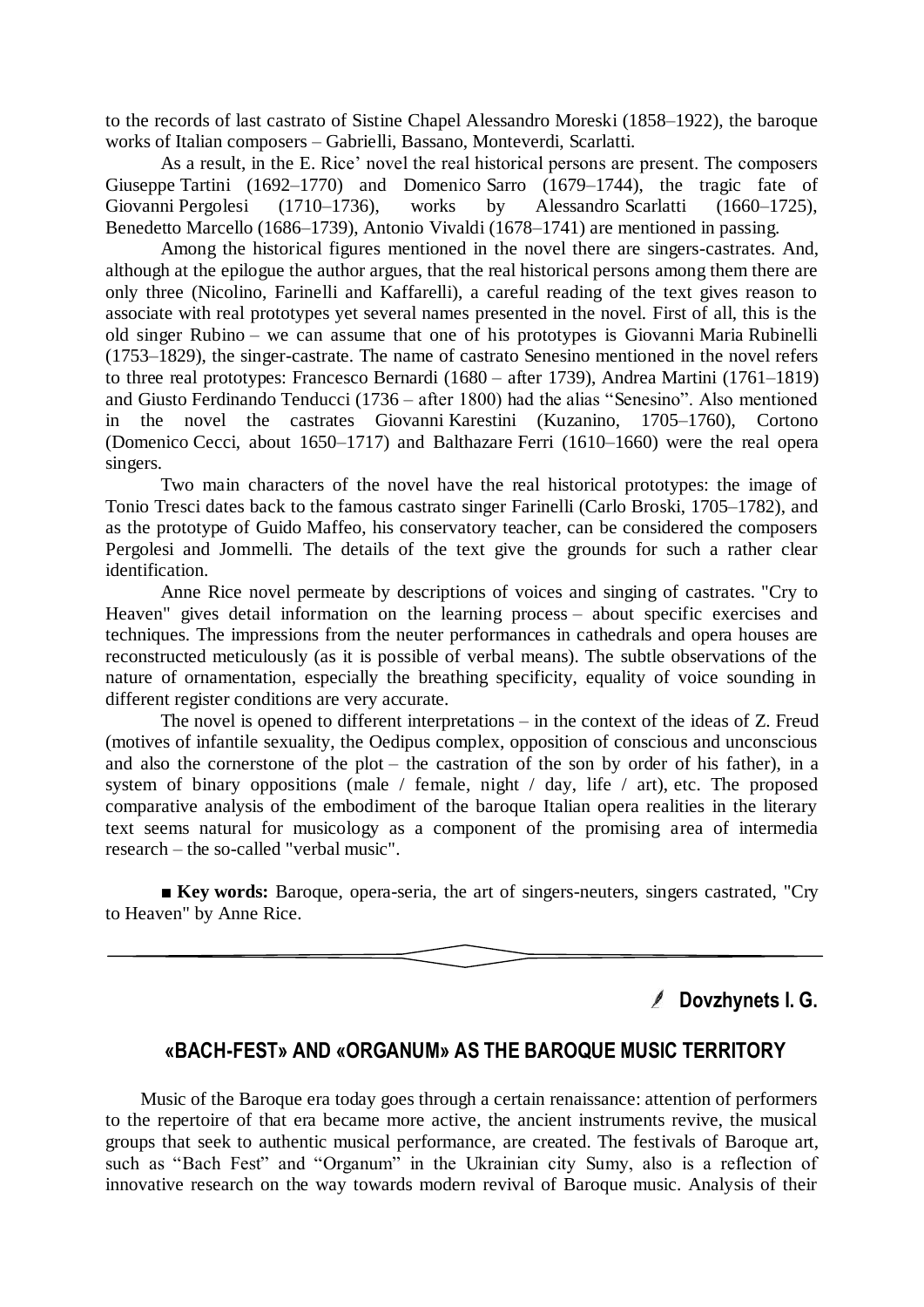activities in the aspect of their impact on the urban musical environment is the purpose of this scientific exploration.

The immediate basis for a creation of permanent Baroque festivals in Sumy was the appearance in the town of an organ of known Czech company "Rieger Kloss" (1986). The instrument (Opus 3568) has 3574 pipes, 48 registers distributed in three manuals and the pedal keyboard.

The festival "Organum" started in 1993 thanks to the enthusiasm of the organist-pianist Orest Romanovich Koval (born in Lviv, 1949), which had the idea to "cure" a spiritually devastated society by Bach's music. In 1995 he also laid a fundament of "Bach fest". Since these two annual festival actions traditionally take place in Sumy alternately in spring (April) and in fall (October).

Bach' heritage is the center of the musical universe of the Sumy festivals, and the trajectory of its mastering is very diverse: from the organ and clavier зto the jazz compositions as an invariant of Baroque improvisations. Orest Koval conducts all concerts personally, treating a festival as a meeting with friends-musicians, as well as appears to a scene as a harpsichordist of created by him of the chamber ensemble "Organum". Therefore, the festivals began to be called not only Bach's name, but and "Orest' festivals".

Appearance of two-manual concert harpsichord by Dutch company "Fred Bettenhaussen" (1996) significantly extended the festival programs. It is the exact copy of baroque instrument of the end of XVII century stored in a museum of Edinburgh (Scotland). According to O. Koval, there are only two such tools in Ukraine: in Kyiv and in Sumy. The appearance of the harpsichord provided the opportunity to expand the festival programs through master-classes. In late of 1990s in "Bach Fest" the known Japanese harpsichordist and composer Asako Hirabayashi participated and conducted the master-classes in harpsichord playing (in 1998, 1999, 2001).

Representation of Baroque instruments is a specific feature of Sumy festivals. In particular, at the "Bach fest" 1996 the exhibition of harpsichords by Dutch master Fred Bettenhaussen was arranged, and at the Bach's forum-2012 the audience acquainted with sounding of the old Viola da gamba, the gothic harp, the lyre, the Renaissance lute, the spinet, the Fidel, the cittern etc. by contemporary Ukrainian master Stephen Tykhonenko from Uzhgorod.

A conceptual postulate of Sumy forums is an invitation to the festivals the musicians from other cities of far and near abroad, the leading Ukrainian soloists and groups.

The concerts of Alexander Knyazev and Aleksey Nabiulin, the winners of the Tchaikovsky International Competition, left unforgettable impression. The latter subdue the public by his impeccable pianism ("Organum 2013"). And the renowned cellist Alexander Knyazev performed in two ways at once: as a brilliant virtuoso on string instruments (the Sumy citizens had the rare opportunity to hear the voice of unique instrument by C. Bergonzi (1683– 1747), A. Stradivari' pupil) and also the master of organ playing.

The regular members of Sumy festivals are the representatives of the Ukrainian performing school Dmitry Onishchenko (piano) and Lidiya Futorska (violin); Bozena Korchynska (flute) from Lviv; Kyiv musicians: Svetlana Shabaltina, the laureate of the international competitions, the founder of the Ukrainian harpsichord playing school, and her pupil Olga Shadrina-Lychak, the cellist Julia Belousov, whose performances always collect audience halls.

About 10 times the pianist Marek Toporovsky (Warsaw) demonstrated their masterly possession of harpsichord and organ for Sumy citizens.

Also the big teams, known in Ukraine and abroad – the chamber choir "Kyiv" (headed by M. Hobdych) and "Khreshchatyk" (headed by L. Buhonskaya), representing Ukrainian choral music from the Middle Ages to the present; the instrumental groups – the ensemble of soloists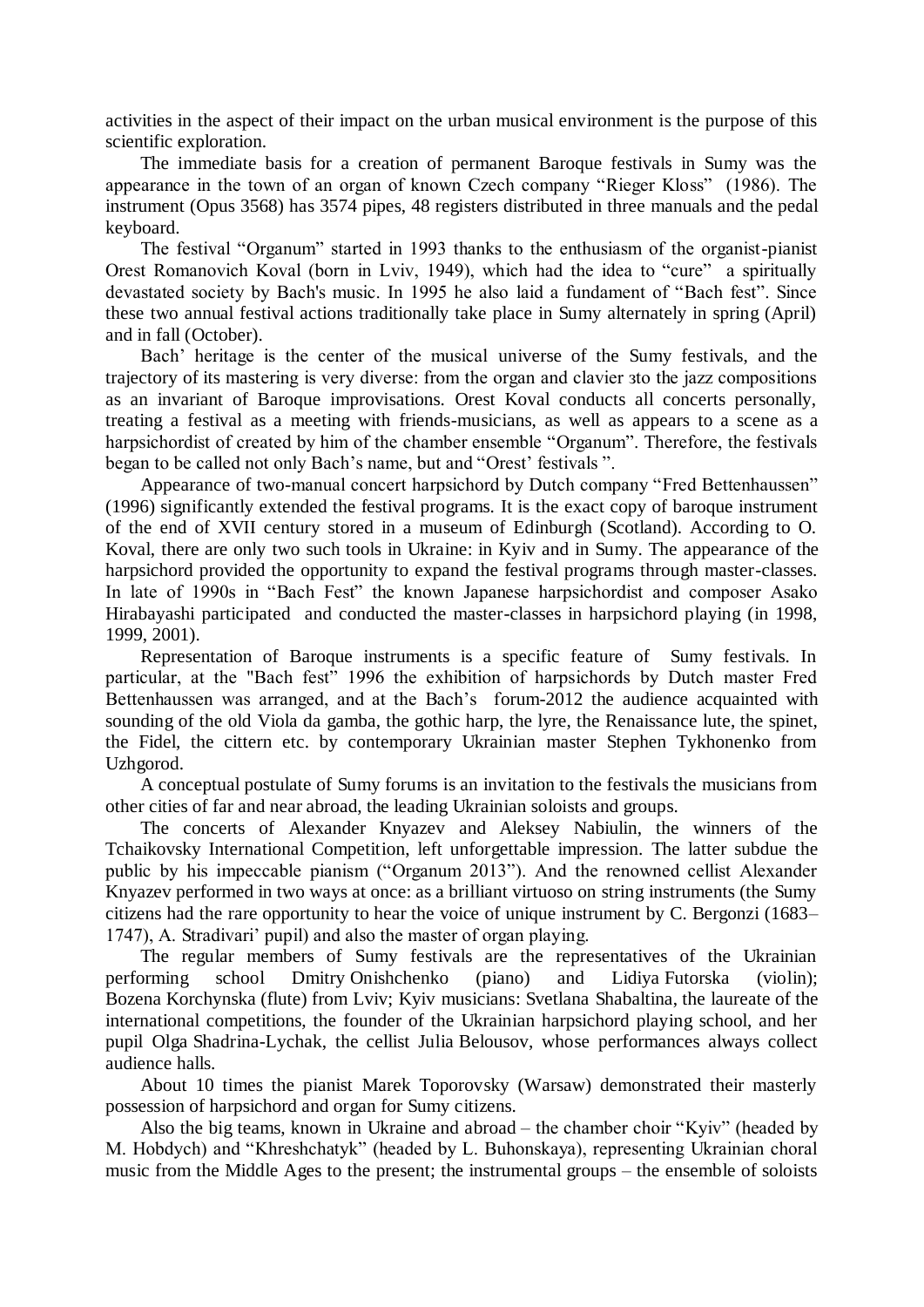"Kyiv Camerata" (conducting by V. Nasushkin), Kyiv' "Sax Quartet" (headed by Y. Vasilevich); the folklore ensembles "Bozhic" and "Hurtopravtsi" attend the Sumy Baroque forums.

A musical miracle of the festivals are performances of young talents – gifted geeks – Veronika Kuzmina, clarinet ("Organum 2001"), Anton Churikov, flute ("Bach Fest 2003"), Alexey Prirodny ("Bach Fest 1999") and Dmitry Semikras, piano ("Organum 2013", "Bach Fest 2015"), the virtuoso violinist Tatiana Hapeyeva ("Bach Fest 2001") and others.

Conclusions. Conclusions. The music forums "Bach Fest" and "Organum" – the actions of local plan – fit into the overall festival practice of Ukraine, claiming certain European status. For more than 20 years of its existence in a small Ukrainian town they introduced the fashion of academic art and raised its audience. Оnе-shot of concert actions determines a strong interest of their public. Perennial festivals, attracting the artists representing modern European culture and using of old instruments helped to shape the listener understanding of an aesthetic style that prevailed in the culture of the XVI–XVIII centuries. Proposing an elitist art for different tastes, "Bach Fest" and "Organum" brought the culture of visiting of academic musical events, intensified the musical life, and thus become a significant factor in shaping of the urban musical environment.

Key words: Orest Koval, festival, "Bach-fest", "Organum", Baroque art, musician, musical instrument.

**Efremova I. V.** 

#### **OSIP KOZLOVSKY –**

## **THE INHERITOR OF THE BAROQUE TRADITIONS OF WORLD MUSIC – AND HIS CONTRIBUTION TO THE DEVELOPMENT OF THE BALLROOM CULTURE of the last quarter of the XVIII – the first quarter of the XIX centuries**

In the article is described the creative activity of one of the outstanding representatives of musical culture of Belarus, Poland and Russia of the last quarter of XVIII – the first quarter of the XIX centuries - O. Kozlovsky in the context of its influence on ball culture of its era through a prism of the leading dancing genre of ball music of last centuries – a polonaise.

Being variously gifted personality, Osip Antonovich realized his creative potential, first of all, in the theatrical sphere. For 20 years he held high positions - at first "the music inspector" at the Petersburg imperial theaters, and over time – "the director of the Petersburg imperial theater's music".

His activity included drawing up concert programs, the solution of administrative matters on the organization of musical evenings, concerts, opera and ballet statements at court, and also direct participation in musical registration of court actions (that is, writing of music to them). Balls and masquerades entered a circle of these actions, certainly.

As we see, mature years of life of O. Kozlovsky were closely connected with one of very popular sociocultural practice of his time – a ball, interest to which in society differed in enviable constancy, without dying away throughout a long time and penetrating cultural space of different eras – from the Renaissance till the XX century. Balls reached special gloss and luxury during the Baroque era, representing sign feature of the Royal Courts. Not casually on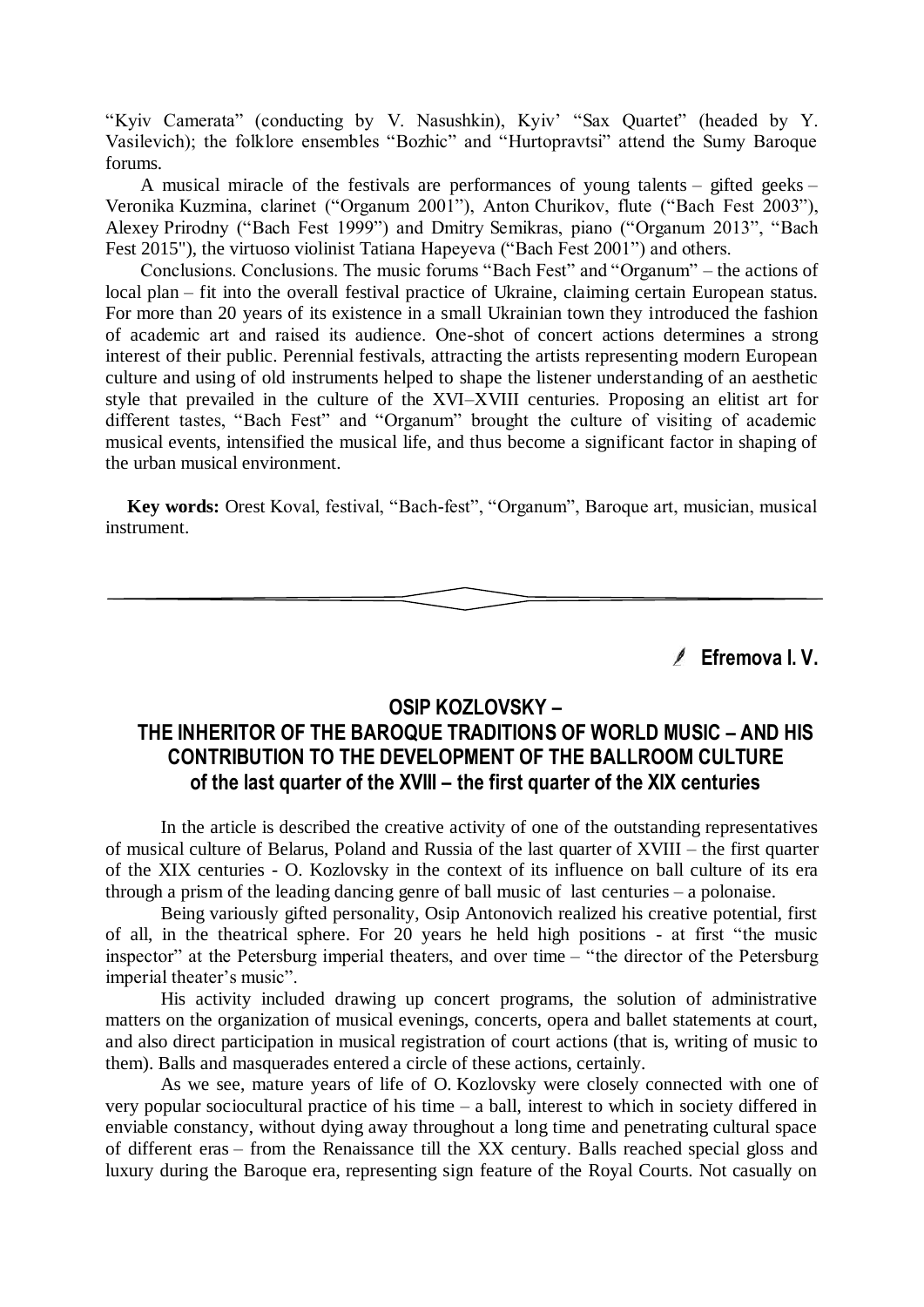pages of compositions of that time composers we find a large number of a ball dance music – minuets, gavottes, contradances, almond, grosfater, courant, – which exist both in the form of separate opuses, and in the form of dancing suites.

The dance music of balls makes the most important part of a creative heritage of O. Kozlovsky who during the early period was under the influence of ideas of Baroque art. Especialy from the 30th to the 80th years of the XVIII century in the territory of modern Belarus lines of late (vilensky) Baroque are shown especially strongly. Further ideas of Classicism succeed, but also they gradually lose the value under the influence of Romanticism.

The last gives to us the grounds to rank early works of the composer as baroque codes of world art and also to claim, what O. Kozlovsky in musical development of Belarus executed very important function of gradual transition from baroque music (in early compositions) through the classical style (in works of the mature period) to music of the XIX century – the Romanticism era (in late compositions).

It is genre of a polonaise that O. Kozlovsky composer's identity was most brightly shown up because, on the one hand, Polish is a symbol of Poland with which children's and youthful years of Osip Antonovich were directly connected, on another – stable dancing attribute which traditionally opened a ball.

O. Kozlowski's polonaises exist in two main types: as the official ceremonial-solemn dances intended for performance at the state court ceremonies and which are an example of classical style (end of XVІІІ century); as dances chamber-lyrical, given born by the breath of modern romantic times (XIX century) and intended for sounding on evenings of house playing music. The special subgroup of official and ceremonial polonaises is made by a synthetic genre of the choral polonaise (a polonaise with chorus) uniting two opposite traditions – purely instrumental, West European (Catholic) and especially choral, East European (orthodox).

The thematic basis of polonaises of O. Kozlovsky of both groups is very various. Along with the plays which are representing exclusively author's compositions and not assuming use in them of quotes there is a row of Polish ones, being examples of professionalism of O. Kozlowski-arranger which basis was made by opera- instrumental and folk melodies, very popular in Russia.

Both groups of composer's polonaises corresponds to the main dramaturgic lines of a ball: the genre and household ("panegyrical") and connected with fashionable tendencies of sentimentalism lyrical. Besides, the designated groups of polonaises embody themselves the main tendencies of development of musical culture of a boundary of ХVІІІ – ХІХ centuries. So, the majority of polonaises of the first group (official and ceremonial) are written according to traditions of mature Classicism and often have purely applied character. Polonaises of the second group and some of the first group are noted by trend of the coming Romanticism era: the interior is reflected in them, its feelings reveal. Mainly klavier variants of this group polonaises are intended for hearing.

Polonaises of both groups, remaining traditional in a form (difficult three-part with trio), quite correspond to a spirit of the age. The orchestration of polonaises of O. Kozlovsky is also a peculiar monument of two eras – classicism and romanticism, representing "print" of evolution of the orchestral letter of that stage on which it was at that time in Russia. The horn orchestra which is used by O. Kozlovsky in the most solemn official and ceremonial polonaises of the first group promoted strengthening of density and power of their sounding. It is necessary to notice that this freakish connection of professional symphonic and horn orchestras was one of national features of the Russian ball music.

The special merit of O. Kozlovsky should be considered promoting of ball music among wide layers of the Russian society by means of creation numerous clavier transpositions of orchestral dancing plays. It testifies, on the one hand, to conscious democratization of ball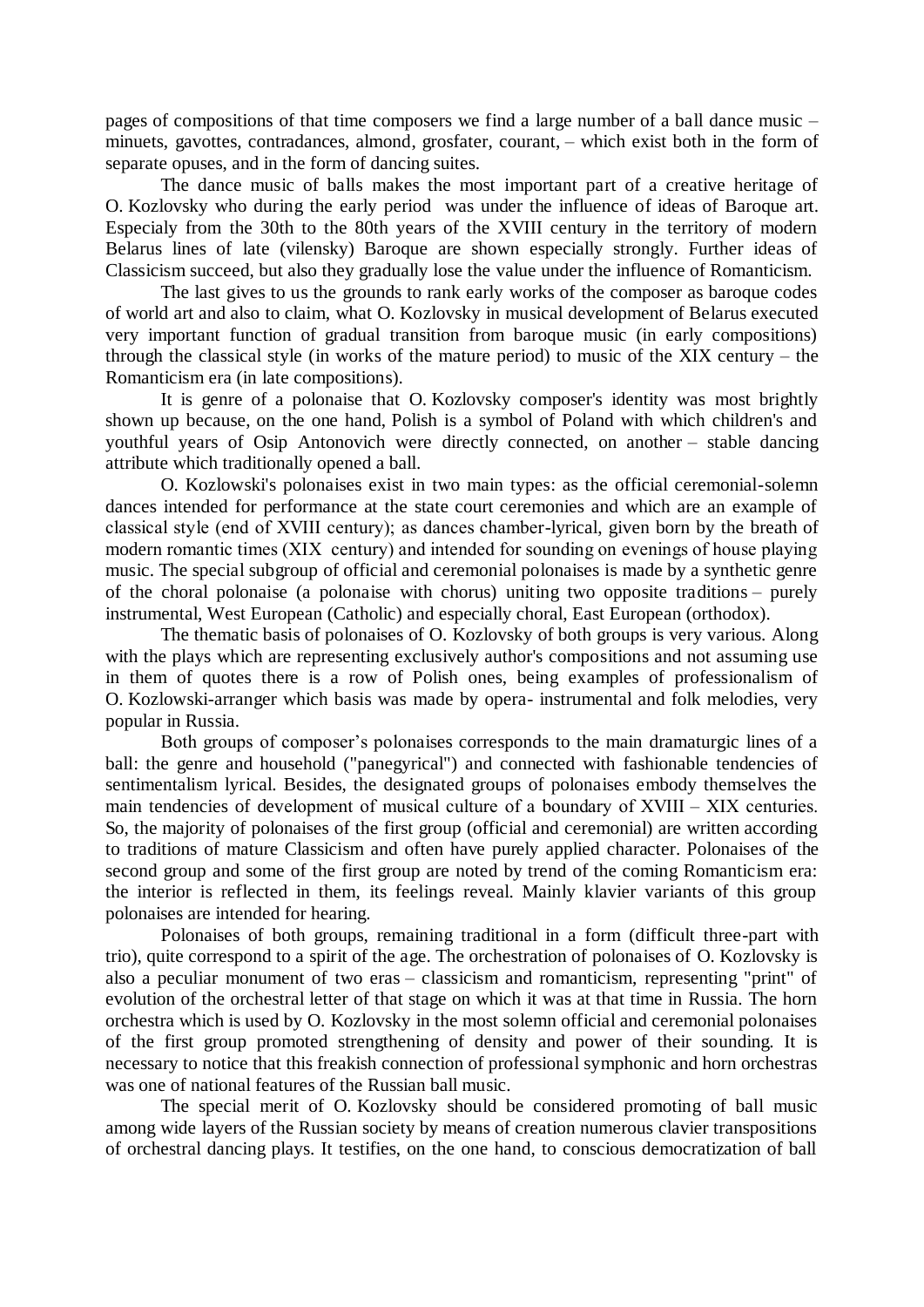practice by the composer, on another – to the beginning of the process promoting cultural development of the population of Russia and Belarus.

■ Keywords: ball, ball music, polonaise, ball orchestra, horny orchestra, dramaturgic mainlines of ball.

**Ivanova I. L.**

#### **MUSICAL REMINISCENCES IN THE WORKS OF AUSTRIAN AND GERMAN COMPOSERS OF THE ROMANTIC EPOCH**

The Romantic epoch actualized itself, among other things, by conceptualizing various religious, philosophic and aesthetic ideas, bred by European culture. In the works of Austrian and German composers of the Romantic epoch conversing with the past, in particular, took the form of numerous baroque reminiscences, endued with various figuratively dramatic functions and thus broadening the semantic space of the opuses. Usually, only creative works of the late Romantics are analyzed in this context. Still, baroque reminiscences can be found in the music works of the whole XIX century. Among the first examples of this kind we can name the Adagio of Violin Concerto No. 2 by Louis Spohr, where two allusions and a quotation from Matthew Passion by Johann Sebastian Bach were used as a means of creating a dramatic antithesis of the carnal misery and eternal rest.

The origin of quotations of Protestant chants in Mendelssohn's symphonies (which can be conventionally called "secondary") is much more difficult to define. Lutheran chants in the finals of the Lobgesang and Reformation had been already used by Johann Sebastian Bach, also in chants connected with nationally memorable events, the Reformation among them. Thus, it is extremely difficult to come to conclusion as to the object of quoting in Mendelssohn's opuses: was it the chants proper, widely known to the composer's compatriots as speakers of the nation's spiritual unity, or the tradition of including Bach's great works in a dramaturgical context? The phenomenon of the "secondary quotation", bringing the listener both to the past and future, can also be found in the first part of Mendelssohn's Symphony No. 5 (Reformation), which has a quotation from clerical use, namely, Amen, found also in his Saxon liturgy. It is known that it would be taken by Richard Wagner as the basis for the Grail leitmotiv in Parsifal. There is no single opinion in scientific literature as for its borrowing from Mendelssohn. But if we take into account the fact that the great reformer never overlooked a brainstorm in the works of other composers, we can presume that Wagner, even if he did not borrow directly from the Reformation symphony, still transformed Mendelssohn's figurative and conceptual discovery.

The procedure of quoting Wagner's leitmotiv in the initial theme of the Symphony No. 9 Adagio by Anton Bruckner is quite obvious. Beginning with an allusion of the "Sehnsucht" motif from Tristan reaching its peak in harmony and intonation, it finishes with a variant of the musical symbol of the Grail. Thus the way of the man's spiritual uprise is drawn, from the suffering from carnal desires to all-absorbing placidity and heavenly love. Baroque reminiscences in Bruckner's symphonies can also be found in the forms of stylizations, generalizations via the chant genre, the bearer of the communal and synodical "us", organ-like registration of the orchestral score associating with the church procedure due to the overtone saturation of brass winds sounds. Similar methods are characteristic of Johannes Brahms' symphonies and Richard Wagner's operas.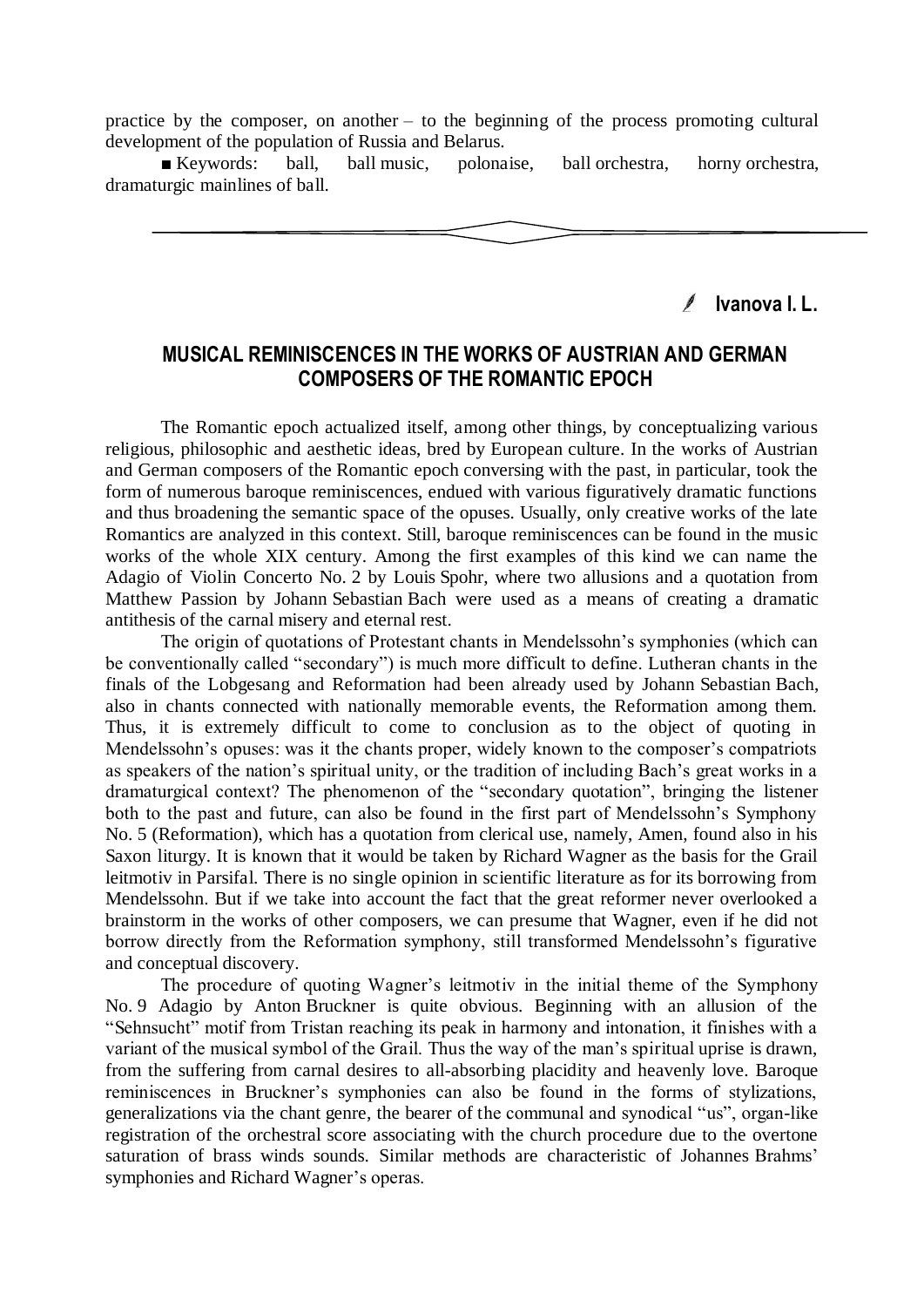Robert Schumann also often turns to baroque reminiscences. Alongside with the frequently mentioned cases, e.g. the Im Rhein, im heiligen Strome song and the Rhenish symphony, we would like to mention the introduction to the sonata allegro of the Fourth symphony, where the repeated round is successively joined in by new voices, as it happens in the opening chorus of the Matthew Passion by Johann Sebastian Bach.

Reminiscences of the units making up the baroque art thesaurus can be found in many songs and the Unfinished symphony by Franz Schubert; among them are the figures of the ring and cross, features of musical symbolism, the graphic character of the melodic curve that obtain emblematic meaning. Similar methods are present in operas by Richard Wagner, both in leitmotiv and acting space design, e.g. in Parsifal, where they are given the function of symbol. The phenomenon of peripatetic leitmotivs, i.e. variants of the earlier exhibited ones used in different operas and keeping the initial sense, helps to establish succession between Richard Wagner's system of leitmotivs and baroque images.

Each of the mentioned composers turned, whether directly or indirectly, to baroque reminiscences for his own reasons, determined both by their individual attitude towards the culture's past and specific creative tasks. Louis Spohr used them in an attempt to return the lost, as he believed, splendor to modern music; Felix Mendelssohn saw them as display of the continuity of national traditions; Franz Schubert manifests himself as a representative of the Austrian artistic area; in Robert Schumann's works baroque reminiscences become one of the many forms of the realization of the dialogueness of thinking; Johannes Brahms with their help objectifies a personal utterance; Anton Bruckner brings back to life the idea of collegiality; Richard Wagner generalizes colossal layers of human experience.

**■ Key words:** musical reminiscences, emblematization, symbolization, generalization through genre, baroque, romantism, Austrian and German composers, romanticists.

**Lebedev E. S.**

#### **THE SYMBOLISM OF RHETORICAL FIGURES AS THE PLOT-FACTOR IN "SIX SONATAS AND PARTITAS" BY J. S. BACH FOR VIOLIN SOLO**

The Violin Sonatas and Partitas by J. S. Bach is one of the vertices of its artistic heritage, which accumulated the previous achievements of the German violin art and discovered new expressive possibilities of the instrument. Bach created sonatas and Partitas at the same time and under the same opus, and they often cause a desire of the researchers (T. Baranova, L. Ginzburg, V. Grigoriev) to understand them as a macrocycle united by a common line of dramatic development. The purpose of this work is uncovering of the plot overtones of Six Sonatas and Partitas, which are an important components of their performing interpretation, basing on analysis of the symbolic meaning of some intonations – the rhetorical figures of music of the Baroque epoch, which were widely used by Bach.

Sonatas and Partitas for Violin solo by Bach can be represented as a monumental macrocycle from three sonatas and three partitas. Behind of the each sonata follow contrasting to her the suite, the entire cycle consists as of three parts; as the culmination there is the enormous "Chaconne" from the Partita number 2 in D minor. V. Grigoriev reported of the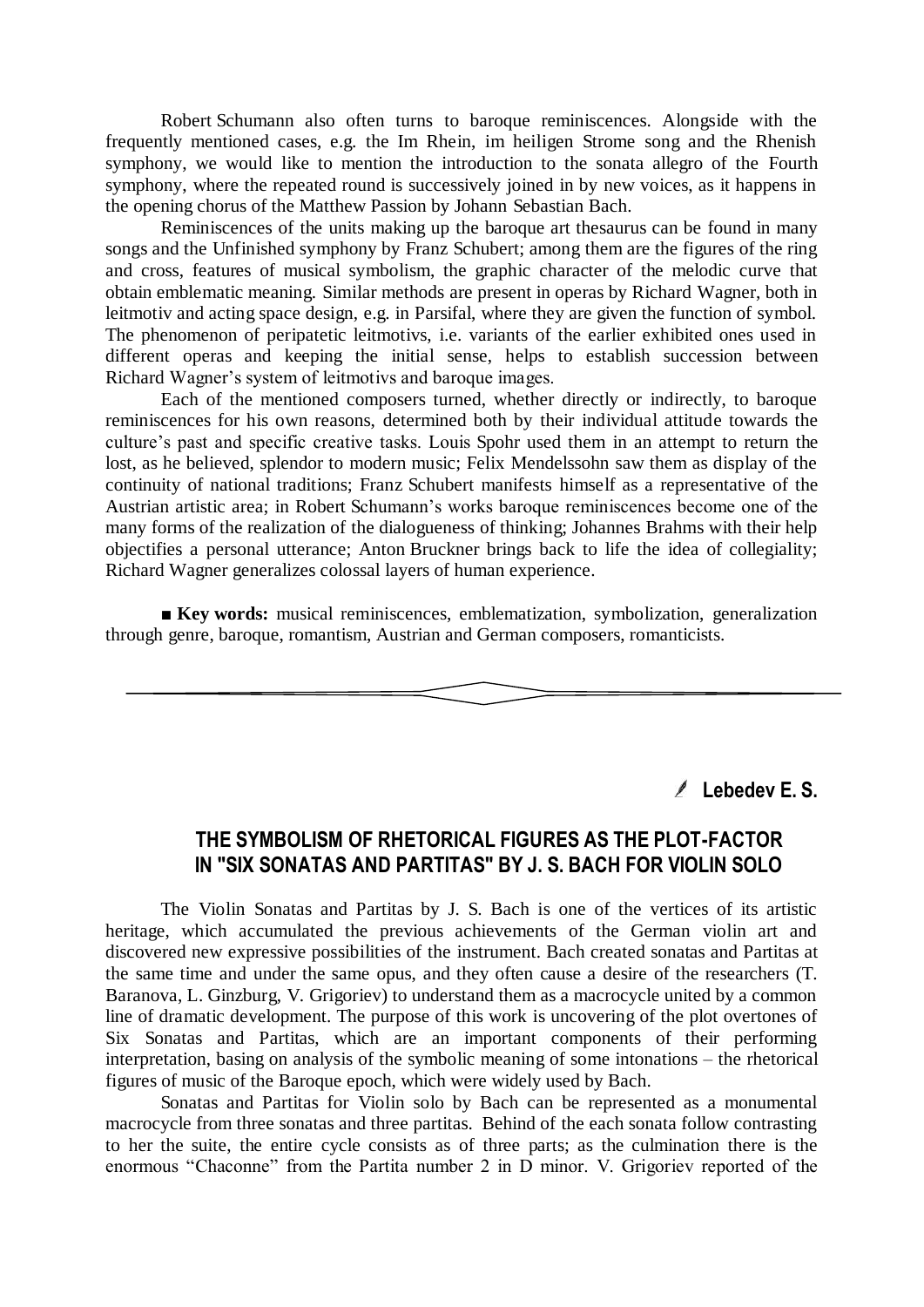existence in the cycle of a certain dramaturgic idea, which close to the Bach's "Passion" [1, p. 161]. The symbolic significance of rhetorical figures in the Six Sonatas and Partitas for Violin solo can serve as a guide in helping to understand the dramaturgy of the macrocycle. For example, the imaginative sphere of his first "part" (the couple – Sonata and Partita) may be associated with the anticipation of future suffering of the Savior; the second (following pair) – with the march to Calvary, the Crucifixion, and the third – with the approval of the idea of faith, the Resurrection, the continuous movement of life.

In the program works by Bach – in oratorios, cantatas, masses, Passions – the rhetorical figures is associated with the text directly; in the instrumental music they play the role of symbols, which also can to reflect some meaningful lines. Movement of a melody, an interval, a turn of musical speech obtain some figurative meaning. There are a cross figure, symbolizing the Crucifixion, Anabasis – the symbol of climbing and hope, Catabasis – the symbol of dying, provisions in the coffin; the figure of "sigh", the theme of "predestination", etc. among these musical motives.

The system of symbolic figures discloses the "plot lines" of the cycle. Thus, the symbolism of the I part, Adagio, of the First Sonata in G minor, in the context of a general reflection-narrative character of its music may be associated with an episode in the Garden of Gethsemane, when the Savior refers to God the Father with his doubts, with his reflections on the need for humility, resignation, about the inevitability of the future. We may to note the numerous trills and like to trill the melodic movements occurring in the Adagio, in the using of which is possible to see a certain continuity in relation to Renaissance vocal style "concitato" (operas and madrigals of Monteverdi, Carissimi). The trill-like elements constantly coexist with the notes, which outlines the diminished seventh chord, a tragic symbol embodying the suffering.

Of course, one isn't possible always to relate the each part of the macrocycle with a specific biblical theme. However, certain of its episodes, such as the famous "Chaconne" from the 2nd Partita in D minor (the second "part" of the macrocycle) provide a basis for direct comparison of their content with the Gospel narrative – about the suffering of Christ, the procession to Calvary, the Crucifixion. For example, the initial offbeat appears as a symbolic claim of crucifixion, dotted rhythm – as a symbol of intermittent, labored movement, flowing chromatic passages – suffering, etc. Many elements can be regarded as sound painting: the falls, the whip strokes. The middle part of the "Chaconne", a solemn and enlightened (D major), is perceived as a story about the coming Resurrection – the chorale is symbolizing angelic singing; in subsequent variations the "Pipe" shouts appear, as if announcing the Judgment of God.

The Fugue on the chorale "Come, Holy Spirit" (from the Sonata number 3, in C major) asserting the inevitability of God's judgment is a most important meaning point of the cycle. There are some main symbolic motifs in the Fuge: the ascending melodic passages in diapason of a third and the figure of Anabasis associated with the theme of the Ascension and Atonement, also the motive of encircling tones – Predestination of the Will of the Lord.

The musical symbols exhibited in a single stream of music can take on different shades of meaning depending on the context.

**Summary.** Definition of symbolism of rhetorical figures in the Bach's Sonatas and Partitas is the guiding thread, the method, which brings us closer to an understanding of the emotional and imaginative direction of that or either a scene and a work as a whole, its philosophical and aesthetic concept. In our opinion, Bach unites the Violin "macrocycle" through the idea of the highest values of the atoning sacrifice of Christ, His way to Calvary, death and Resurrection as a symbol of eternal life. The analysis of the symbolic meaning of rhetorical figures is the basis for such interpretation.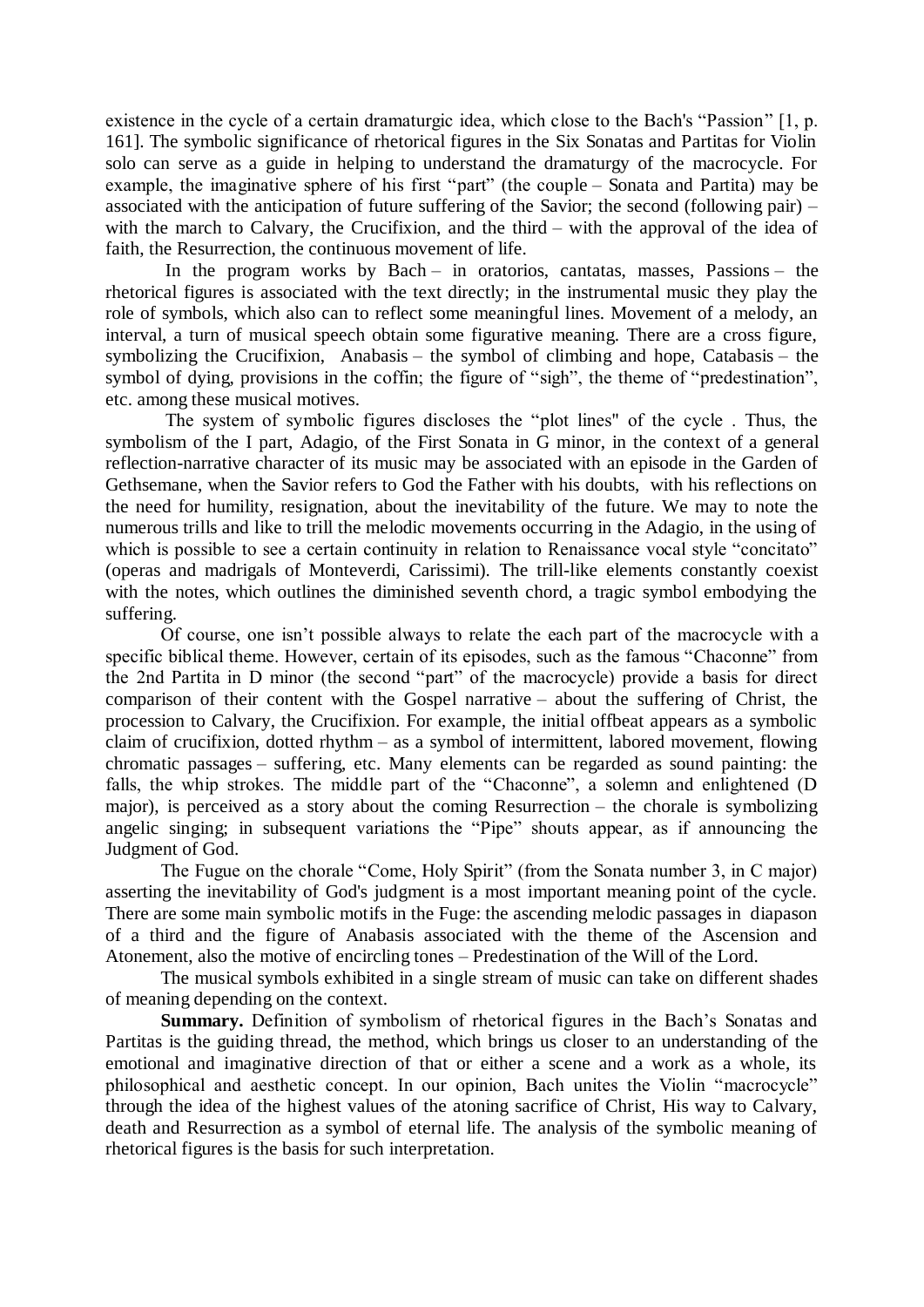Applying of symbolic rhetorical figures adds a special force of influence to Bach's music, and only taking into account this facet of the composer's creative method we can to reveal his true plan, the embodiment of which is the main creative task of a performerinterpreter.

#### *References*

1. *Гинзбург Л. С., Григорьев В. Ю. История скрипичного искусства [Текст] / Л. С. Гинзбург, В. Ю. Григорьев. — М. : Музыка, 1990. — Вып 1. — 285 с.*

■ **Key words:** Baroque, sonata, partita, rhetorical figures, symbolism, musical image.

**Podporinova E. V.**

#### **CONCERTOS FOR TWO KEYBOARDS BY ANTONIO SOLER IN THE CONTEXT OF BAROQUE ART**

Information about the life and the works of the Spanish composer Antonio Soler (1729– 1783), a pupil and a follower of Domenico Scarlatti, is very scanty. Apparently, he is the author of about 500 works, most of which are small clavier Sonatas [1].

In the little-known legacy of A. Soler the Concertos for two Harpsichords (Keyboards) are a "white spot", and that fact determines the relevance of the proposed topic. The composer created six Concertos for two Claviers (№ 1 in C major, № 2 in A minor, № 3 in G major, № 4 in F major, № 5 A major, № 6 in D major). Presumably, these Concertos have been created for the Spanish Infanta. The aim of the proposed study is to comprehend the stylistic influences in the clavier works of A. Soler on the example of his Concertos №№ 1–4 for two Harpsichords.

XVIII century is a period of intense formation of the classical instrumental concerto, which "crystallized" in the second half of the century in the works of the Viennese classical composer school. Analysis of an artistic quests of A. Soler, who created an unique example of instrumental concerto for two claviers, contributes to the comprehension of ways and features of the evolution of this genre.

The Concertos for two Harpsichords by A. Soler are a special genre "offshoot" that not joined to any of the three main varieties of the concerto (for orchestra – «concerto grosso»; for solo instrument and orchestra; for the one soloist and orchestra, according to T. Kyureghyan [2, p. 190]). The Spanish composer thinks of his works as a two-part composition, where the first movement written in an old sonata form gravitating to the two-part Baroque sonata with different-character themes; and the final part – Minue – in the form of strict textural variations on the theme in the character of Minuet (except for the Concerto number 2 in A minor, where the composer refers to the three-part form with the trio keeping a Minuet as a genre base of a final (Part III)).

In keeping with this genre model, A. Soler creates his own kind of the genre of the concerto – the "duet concerto". Its difference from the "double" concerto is principal absence of an orchestra. The development of a clavier concerto in the designated direction already were identified in the works of J. S. Bach (the second from two Concertos for Claviers and Orchestra (in C major), where in the second part of the orchestral accompaniment is absent completely, and on the "forefront" the clavier duet advanced.

The originality of the proposed by A. Soler the artistic model of the concerto is not only in the features of architectonic solutions, in organization of the form as a whole; it is also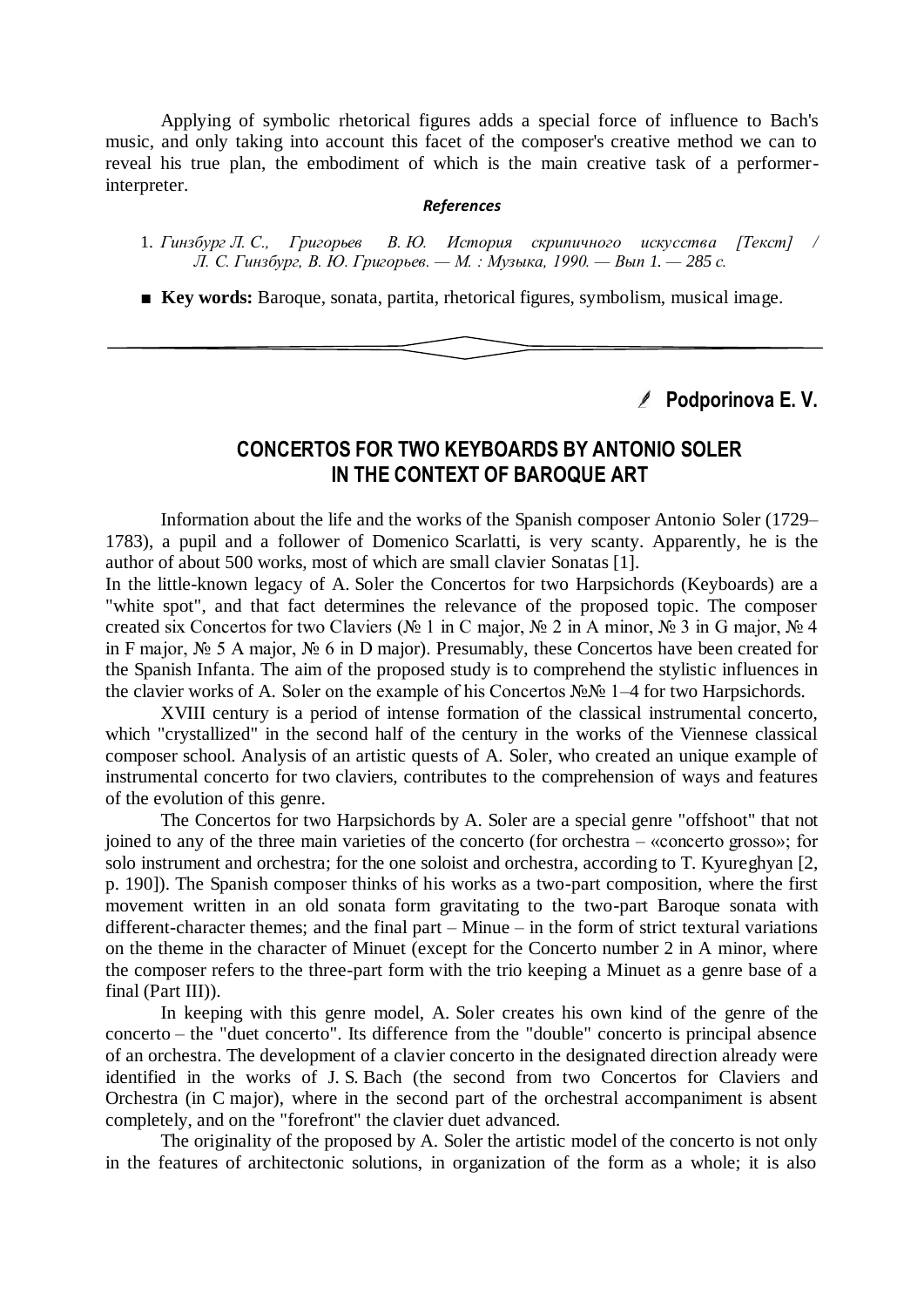determined by the author's texture "palette". It is just the texture is a main source of sound colors, because the harpsichord had a very small chance of sound variation.

The Concertos by A. Soler reflect the typical for Baroque interlocking of homophonic and polyphonic musical writing. In the context of the polyphonic texture a mirror principle often provides the logics of the development of individual voices. The principles of a game and an antinomy as the key attributes of Baroque determine the shape of concertos by A. Soler. Wit, ingenuity, fantasy, originality of thinking are manifested at all levels of the musical whole. The composer skillfully uses polyrhythmic potential (the complete duo-triplet combinations, the roll calls of registers, the permutations of the clavier parties, the hocket technique (for example, in the initial bars of the first movement and in the last variation of the finale of the Concerto number 1, 65–81 bars), and others.

The grounds of classical style can be seen, for example, in presence in the last parts of the Concertos of originally interpreted cadenzas (despite the absence of the author's remark), tertian doubling of melodic lines, "Marquesas" and "Albertian" basses in the accompaniment, in symbolic "gold motion of a Horn "(the finale of the Concerto number 2, bars 21, 29) and so on.

"The vector of Romanticism" appears in certain psychologizing and dramatization of initial sound images, in freedom and spontaneity of emotional expression immanented by later periods ,in referring to the folk tunes (the accessory theme of the first part of the Concerto number 4 in the style of Fandango and measure of 12/8, bars 18–25, 43–50). Also a comparison of the tonal colors of eponymous major-minor (the light and shadow play) and unexpected spectacular modulations becomes typical for the composer, as if anticipating of the achievements of Romanticism.

Thus, the legacy of A. Soler, like such by D. Scarlatti, it is impossible to refer unequivocally to any of one historical styles. The composer's style of A. Soler appears as a reflection of the transitional period absorbing not only "lying on a surface" the features of the "gallant" style – clarity, accessibility, elegance, but and the logics of Baroque aesthetics, the grounds of the Classical and even the Romantic art. A. Soler' Concertos are a kind of artistic "mirror" that reflects in the conventional simultaneously in a "minimized" form a whole cultural epoch, with its system of rules, with its aesthetic ambiguity.

#### **References**

- *1. Брянцева В. Н. Барокко [Текст] / В. Н. Брянцева // Музыкальная энциклопедия : [в 6 т.] / гл. ред. Ю. В. Келдыш. — М. : Сов. энциклопедия, 1973. — Т. 1. — С. 330–332.*
- 2. *Кюрегян Т. Форма в музыке XVII–XX веков [Текст] / Т. С. Кюрегян. — М. : ТЦ «Сфера», 1998. — 344 с.*

■ **Key words:** Soler, concerto, Baroque, game, antinomy, mirror, hoquetus, dialogue.

**Pyatnitskaya-Pozdnyakova I. S.**

# **INTERPRETATION OF INTONATION AND LEXICAL LAYERS OF BAROQUE MUSIC IN MODERN COMPOSERS' WORKS (on the example of the concert piece "Remembering the Great Vivaldi" by Vladimir Ptushkin)**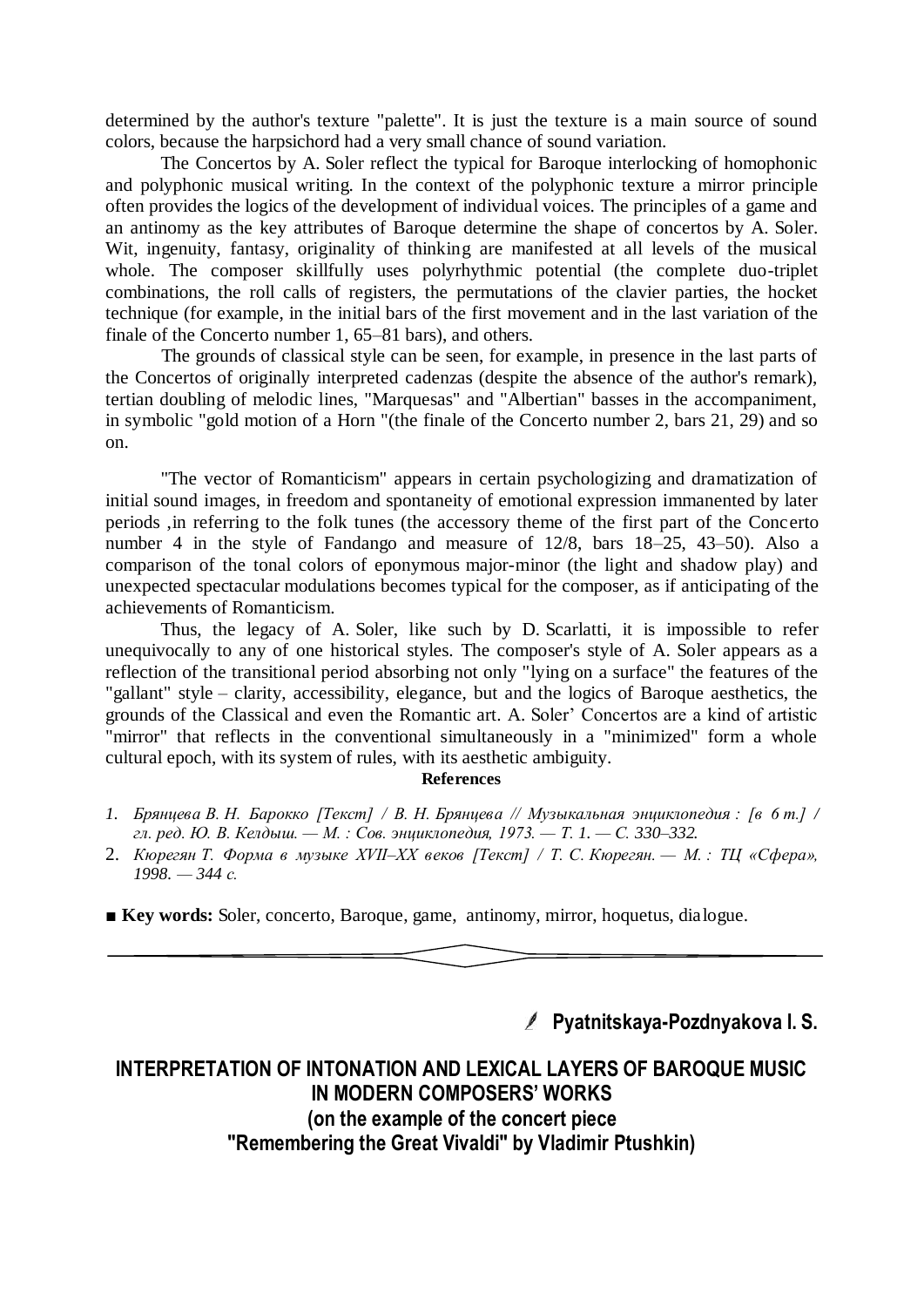This paper presents an analysis of intonation and lexical features of the concert piece "Remembering the Great Vivaldi" (2013) by V. Ptushkin that was created for the opening of the XX International Festival of Classical Music "Kharkiv Assemblies", which was dedicated to Antonio Vivaldi. V. Ptushkin's concert piece is a kind of reminiscence of musical expression and techniques of the Baroque era, showing comprehension of the structural elements of its genre models and then including them into modern stylistic context. Thanks to the openness of the composer's creative thought the piece is an example of updating of sign system of Baroque genre *concerto grosso*, which can be attributed to its striking examples of Neo-Baroque style from the current focus on creative rethinking the aesthetic principles of the past.

In the piece there is no direct quotation, on the contrary, the composer creates his own original themes, trying to feel the style with the help of intonation, returning to the world of expressive baroque objectivity. It makes sense to pay attention to the specific musical "signs" of Baroque, including typical use case method. In concert piece he used method of musical dialogue between the different instruments with their special timbre color that is repeated in different registers and is one of the clichés of Baroque instrumental music. In recurring motifs that perform with tools with different textures, such as soprano flute and oboe, register colors are remarkably bright and different regiser repeats of motif form the so-called effect of "echo." The piece has also "solo divisi", albeit in a somewhat reduced form.

The use of such models and understanding of their sign function says about relationship of orchestral Baroque music with its rich articulation and plot-shaped base, but do not deprive the work of the author's intention, presenting individual handwriting of the composer. Baroque features are specified in V. Ptushkin's work through the most generalized genre and style features, and use of baroque techniques is combined with modern harmonic language, embodying the composer's aspirations to the innovative solving of style dialogue problem.

One of the main features of Baroque is characterized by the use of string and wind orchestra groups. String ensemble in the works of Ptushkin is quite active, all the components which are almost equal and take equal participation in the development of thematic material, simulation dialogues etc. The role of string instruments is raised in solo passages and in the "competition" orchestral groups – typical reception of concerto grosso. The party of brass instruments is performed as the game of rhythmic patterns, unexpected syncopations, accents that contrast ostinato of string instruments that serve as active support, rich for thematic allusions. The use of chromatic quartet of horns (in F) with their bright timbre colors combined with syncopated rhythm is finding of the composer. Skillful use of the timbre color indicates subtle sense of Baroque style and the desire to reproduce it using texture techniques.

In general, the play is typical input of characteristic baroque melodic deployment techniques – different types of items with hidden polyphony, inspired intonation flow of tempo rhythm contrasts, textures, energetic motility musical fabric that allowed to show joyous mood of the meeting with the world of Baroque music. Actually, contrasts are typical for Baroque music, which are often reduced to the antithesis, hat there are little expression in music in comparison forte – piano etc. Motility of the play's basic musical material by V. Ptushkin is associated with active baroque themes; impulsive stream of sound that is inherent to the concert virtuoso style of the era, "sprouts" of a single intonation grain on the principle of dynamic growth.

In the dialogue of individual composer's vision with generalized, formal, surprisingly bright and vividly underlined Baroque temperament with its contrasts, dynamic and lifeaffirming force. One of its faces, namely the bright world of feelings, is embodied in the figure metrorhythmic spectacular ornamental brass, with emphatic rhetorical characteristic of exquisite Baroque music broadcasting. In general, the palette of musical composition of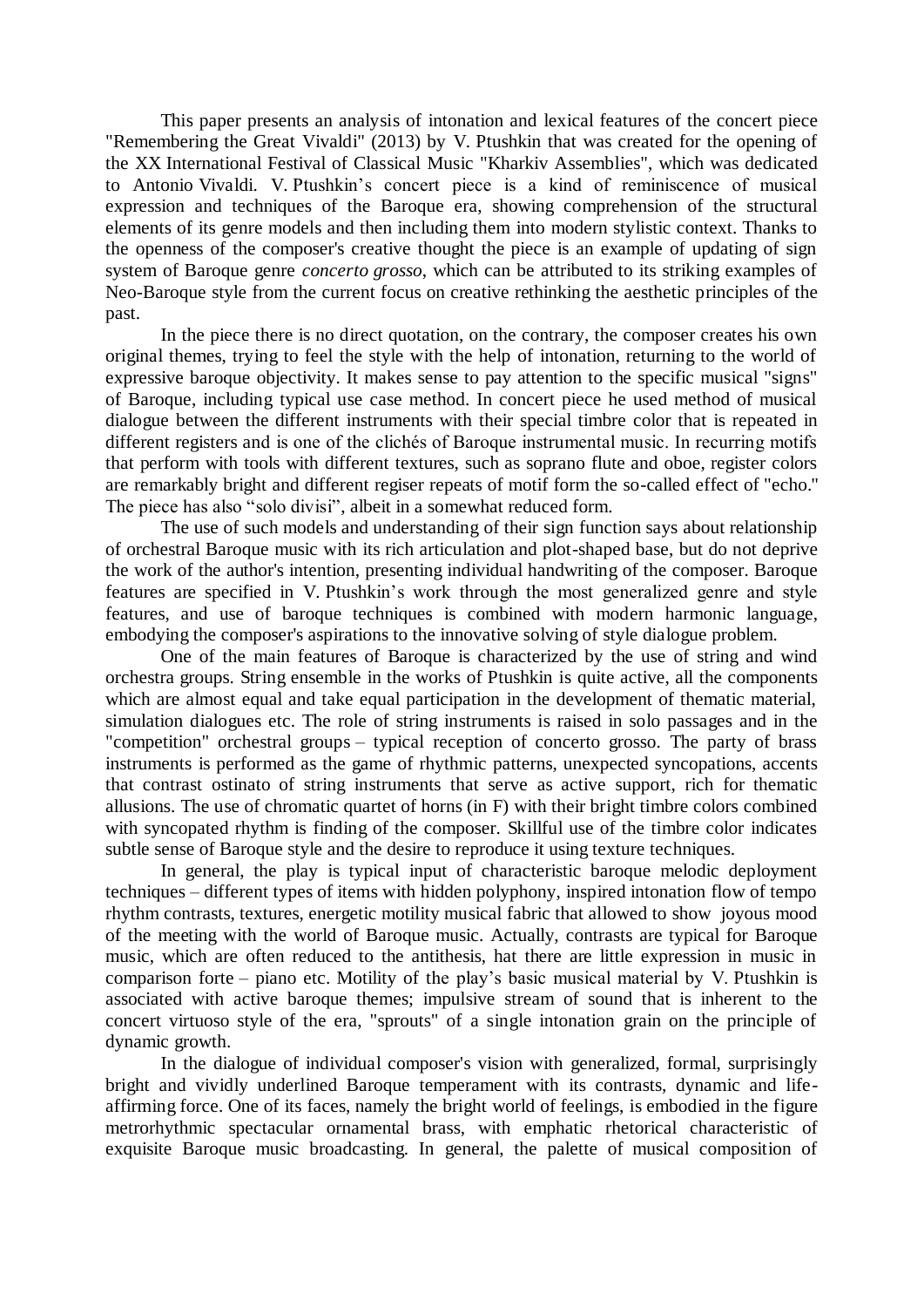V. Ptushkin provides enough space for a wide range of unified interpretations of baroque melodic turns, rhythm and intonation formulas and polyphonic techniques.

Concert play "Remembering the Great Vivaldi" can be attributed to the bright examples of Baroque style trends, where the sense of "ancient forms" organically intertwined with individual handwriting of the composer, that evidenced the exceptional openness of creative thinking of the Ukrainian artist.

■ **Key words:** neo-Baroque's tendency, musical speech, intonation, modern composer's practice, the Ukrainian composer Vladimir Ptushkin.

#### **Solomonova O. B.**

# **"A FATE DECIDED SO…": RESONANCES OF BAROQUE SYMBOLISM IN "BORIS GODUNOV" AND "KHOVANSHCHINA" BY M. MUSSORGSKY**

The decoding of musical symbols of the past in the culture of subsequent periods is the important area of the work of contemporary musicologist. This strategy has special value in respect of the Baroque, which has a high associativity and sustainability of the genre-intonation complex and, as a result, colossal semantic force. In our opinion, the named aspect requires of a reflection on the material of the Russian composers' works, including M. Mussorgsky. The reason for that lies in the deep ties of the Russian classical music with the baroque tradition: from total high ethical orientation of musical works up to the genres, the themes-symbols and the specific rhetorical figures. Many pieces of music by Russian composers could be interpreted as the intertextual phenomena of "open texts" (by Umberto Eco).

**This study focuses** on the identification of semantic resonances of Baroque symbols in the operatic masterpieces by Mussorgsky – "Boris Godunov" and "Khovanshchina", what determines the problematic complex and innovative status of this research work.

Both Mussorgsky' operas are centered on tragic turns of the Russian history. It is the coming to power of the first no-dynastic king ("Boris Godunov") and the "triple-split" that engulfed the hierarchy "God – King – Fatherland" ("Khovanshchina"). Therefore, we turn to the genre and intonation relations of the named operas with baroque tragic symbols. Among them there are the musical-rhetorical figures catabasis and passus duriusculus (sometimes – aposiopesis, a "figure of death"), and, in the case of "Khovanshchina", anabasis showing an ascent to purification through a suffering.

In "Boris Godunov" the semantics of catabasis is the most demand both in direct and in a metaphorical interpretation: in spiritual sense Tsar Boris falls into hell devouring by pangs of conscience and desperation.

Many important meaningful moments in direct musical characteristics of Boris associated with the idea of doom of the king are based on a downward motion approximated to the passus duriusculus. (Monologues of Boris from 2 picture of Prologue and 1 picture of 2 act; scene with Shuisky (2 act) etc. Symbolism of the descent (passus duriusculus) is presented also in the indirect characteristics of Tsar Boris (Crying of Simpleton, the culmination of the Folk Choir in "Kromy" Scene  $(4 \text{ act}) - a$  fragment of "Death, death, Boris!" that proclaim the idea of retaliation.

The list of examples could be extended, but the trend is important. Constancy in the use of catabasis idea is not a random fact, it talking about the presence in the opera of the thematic complex of doom: Tsar Boris held the way from the fall, his own Calvary, and the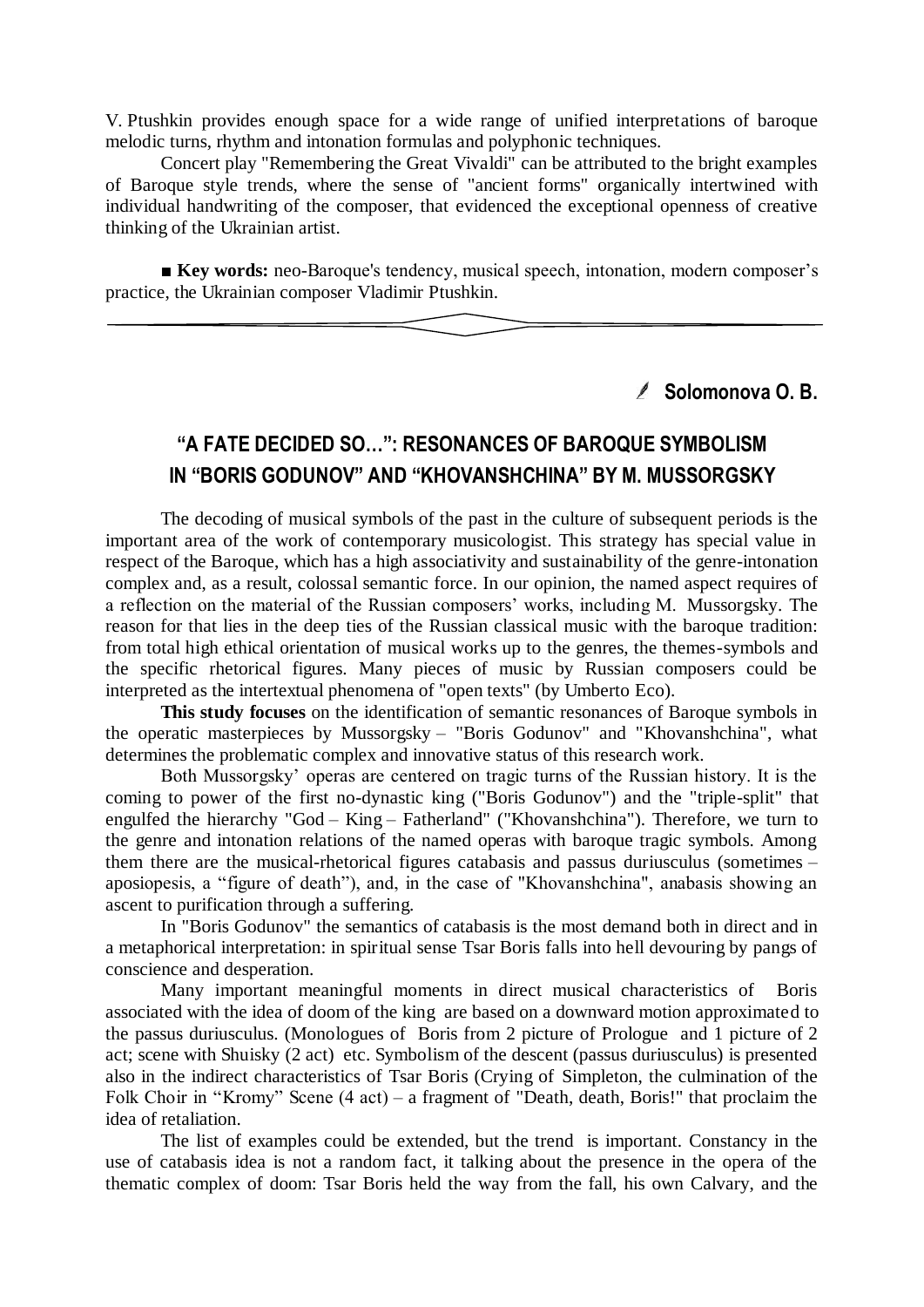crucifixion of conscience – to death. Metaphorically this intonation complex can be named "the catabasis of Tsar Boris" in the archetypal meaning of the word as "descent into hell".

The uniqueness of the opera "Khovanshchina" lies in hopelessness and the tragic predetermination of the fates of all the heroes, woven into the overall catastrophic destiny of Russia. It is this "fateful development" allows one to consider "Khovanshchina" in the context of even more concentrated, than in "Boris", semantics of "Passions": the suffering- redemptiondeath. However, hints at the upcoming "daybreak of Russia" entail a much greater demand for anabasis as the intonational symbol of the Resurrection.

The *passus duriusculus* gets in the opera very diverse semantic outlines – from the symbolism of suffering and doom (orchestral introduction to the chorus of Stranger folk) to devilish, "the sign of the Antichrist" (just so the Old Believers perceive Tsar Peter), sinful acts, hellfire (appeal Susanna to Martha in 3 act "The heavy, inexpiable sin"; a scene of selfimmolation of schismatics in 5act and others).

In comparison with the "Boris" Mussorgsky's work with Baroque figures in "Khovanshchina" is much more refined. Often, instead of a clear representation in accordance with the "classical" baroque graphics there are the complex synthetic options.

The composer uses the principle of semantic oppositions, "emotionally-meaningful polyphony" of the various elements of the whole. As with the "Boris", Mussorgsky often prefer not "plaintext", but the secret, hidden subtexts, sharply contrary to the external form of expression (the terrible "funeral" "Glory" to Ivan Khovanskiy in G major, in fact – his burial service; the dramatic confession of Martha in her love (Des major combined with descending graphics of melody etc.).

As a result of analysis the question is: do we venture to assert that our understanding of the work of Mussorgsky with rhetorical figures is unambiguous and categorical? Of course, not. And yet, in all cases of refer to the Baroque symbolism Mussorgsky follows quite accurately the meanings be laid down in its – both figurative-emotional, affective, and topography.

It seems that along with other mechanisms of detection the tragic meanings of Mussorgsky opera masterpieces, "Code decoding" associated with the Baroque symbolism, can serve as a reliable guide for the opera directors and the performers.

**■ Key words:** intonational semantics, rhetorical figures, cаtabasis, passus duriusculus, genre, weeping, stage direction, dramaturgy, fate development.

## **Andriy Streletz**

## **THE GENRE MODELS OF WESTERN EUROPEAN BAROQUE IN THE UKRAINIAN COMPOSERS WORKS FOR A BUTTON ACCORDION**

*Actuality of the theme.* The modern requirements to concert button accordion players practice need scientific understanding of the general trends in the present composition activity in all of its links with the past. A characteristic composer's creative era of globalization feature is a method of modeling artistic reality. One of the main directions of composer work is genre and stylistic modeling, the reference to which begins usually with Baroque patterns.

The ukrainian button accordion composers creativity is also influenced by general processes in music. However, the instrumental scope of the button accordion music making that is varied in style terms, *has not yet received serious scientific thinking.*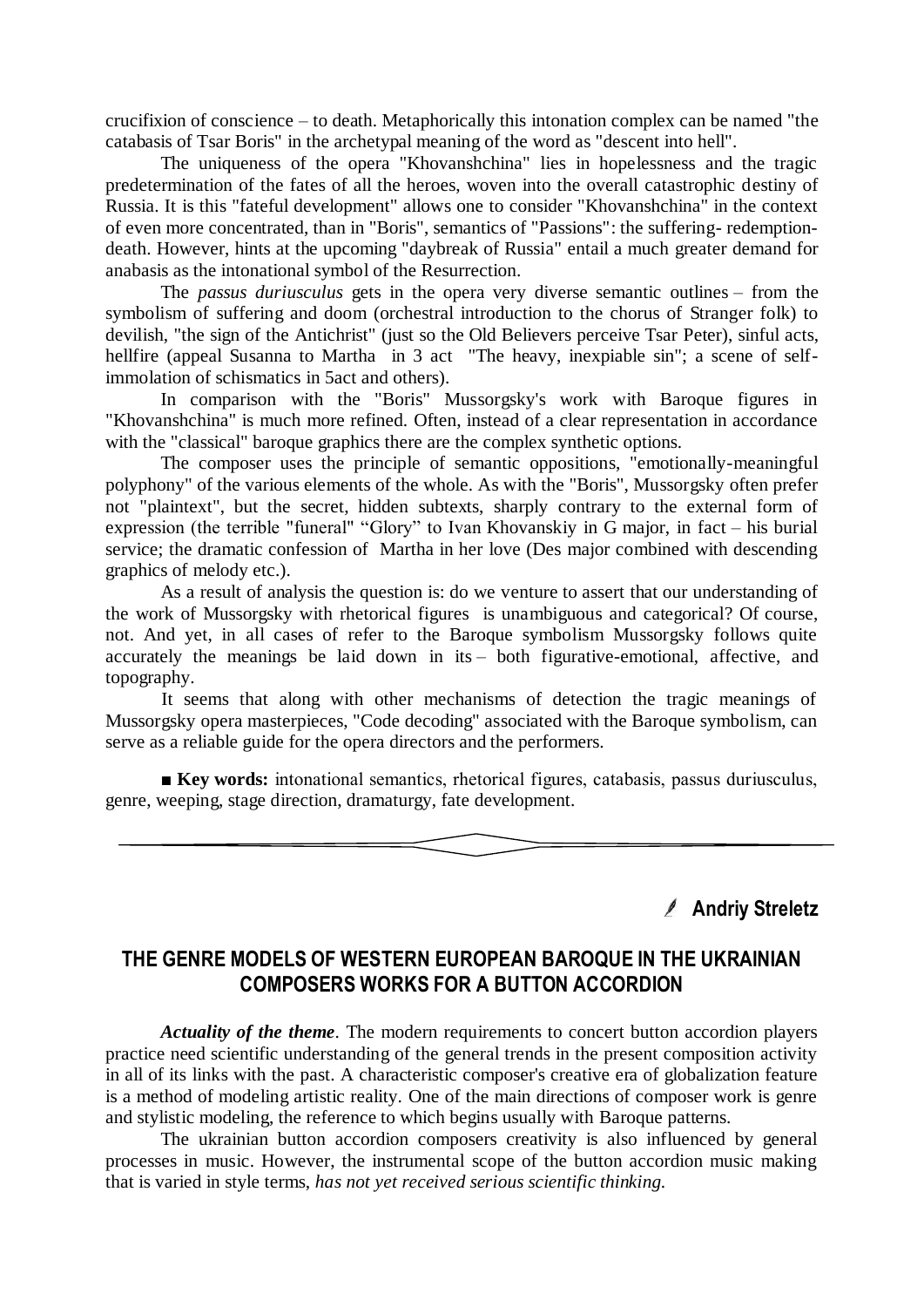The object is the stylistic tendencies in the composers practice of the twentieth century; **the subject** is the Western Europe genre and stylistic models involved in the large form works for a button accordion (a concert, a sonata).**The purpose** of the article is identifying features of baroque models in the Ukrainian composers works for a button accordion that were written during the 1980-2000. The material for disclosure the stated topic serves the lesser known works of I. Shamo, Yu. Shamo, V. Balik, V. Bibik, V. Runchak.

**I.Shamo The concert for a button accordion and string orchestra** (1980-1981) combines merely signs of the Baroque style (the genre models of cycle parts, the polyphonic technique of development, the concert principle of alternation tutti-soli, a certain tuneharmonic sustainability, the drama and monumentality of the figurative sphere)with features that are inherent in musical style of later eras. Thus, the main feature of the drama of this work is the principle of monothematism, which demonstrates a connection with traditions of Romanticism. There are symphonization features: frequent deviation from ladoharmonic stamps in plane of dissonances, the layer diversity of structure, the long-term development of the dynamic and constantly changing of the music meter, which inherited the national symphonic style experience of the 20th century – the works by D. Shostakovich, S. Prokofiev, B. Liatoshynsky. So, I. Shamo Concert is an example of organic synthesis of baroque features with more modern techniques, which means its Neo-Baroque style.

**Sonata number 3 by Yu. Shamo** (1980) is a kind of "chamber sonata for a button accordion". Apart from the chamber characteristics, it also includes other features of Baroque style:the genre models (a prelude, a recitative, a fugue) and the polyphonic technique, combined with modern the compositional principles - atonal thinking, the metric moodiness, the cross-cutting thematic development. It is characteristic that all these composition factors woven so naturally and skillfully that the synthesis, which occurs, can be attributed to the syncretistic phenomena. So Yu Shamo's work is representative a quality example of contemporary sonata genre reading.

**Sonata for a button accordion on DSCH (1981) by Vladimir Balik** is a rapturously expressive, tragic work. The composer uses all possible coloristic resources of a contemporary bayan that sounds like an orchestra. In tone level as at the formal construction of the work, there is also a certain "symphonic making". The musical work stylistic belongs to modernity – the atonality, the serial technique, the non-metric structures, the clusters, the sonoric. However, the significant texture polifonization along with the genre basis ofthe cycle drama appeal to genre and stylistic models of Baroque culture.

**Sonata by Valentin Bibik (1982)** presents a chamber version of the genre and is a reflection of Baroque cycle. It differs in the resonant-polyphonicwriting, the constructivism of building and the intellectual asceticism of shaped sphere. On the one hand, the choice of the sonata genre name by the author and relinquishment of the classical interpretation appeals to the original foundations of the Baroque style, in the other hand – the polyphonic technique, the search for new instrumental timbre and the texture incarnations of "sound of the universe" are Neo-Baroque thinking features of period, when was born Postmodernism. The work is an example of the complexity of pre-classical models of writing under the influence of the composite technologies in the second half of the 20th century.

**"Meditations on the BACH subject " by V. Runchak** is a closed cycle from the idea of the through development. It is a kind of style creativity methods of J. S. Bach (the typical forms and genres, the intonational lexis) which is set out by a modern musical language without the thematic loan. Along with a set of genre models and the significant polifonization of musical texture that is the reference to a Baroque style, the composer uses the atonal and ametric thinking, the sonant techniques. Thus, at the level of figurative sphere appers the effect of the personal "impression" of a modern composer from a figure and a style of Y. S. Bach thinking in the age he worked.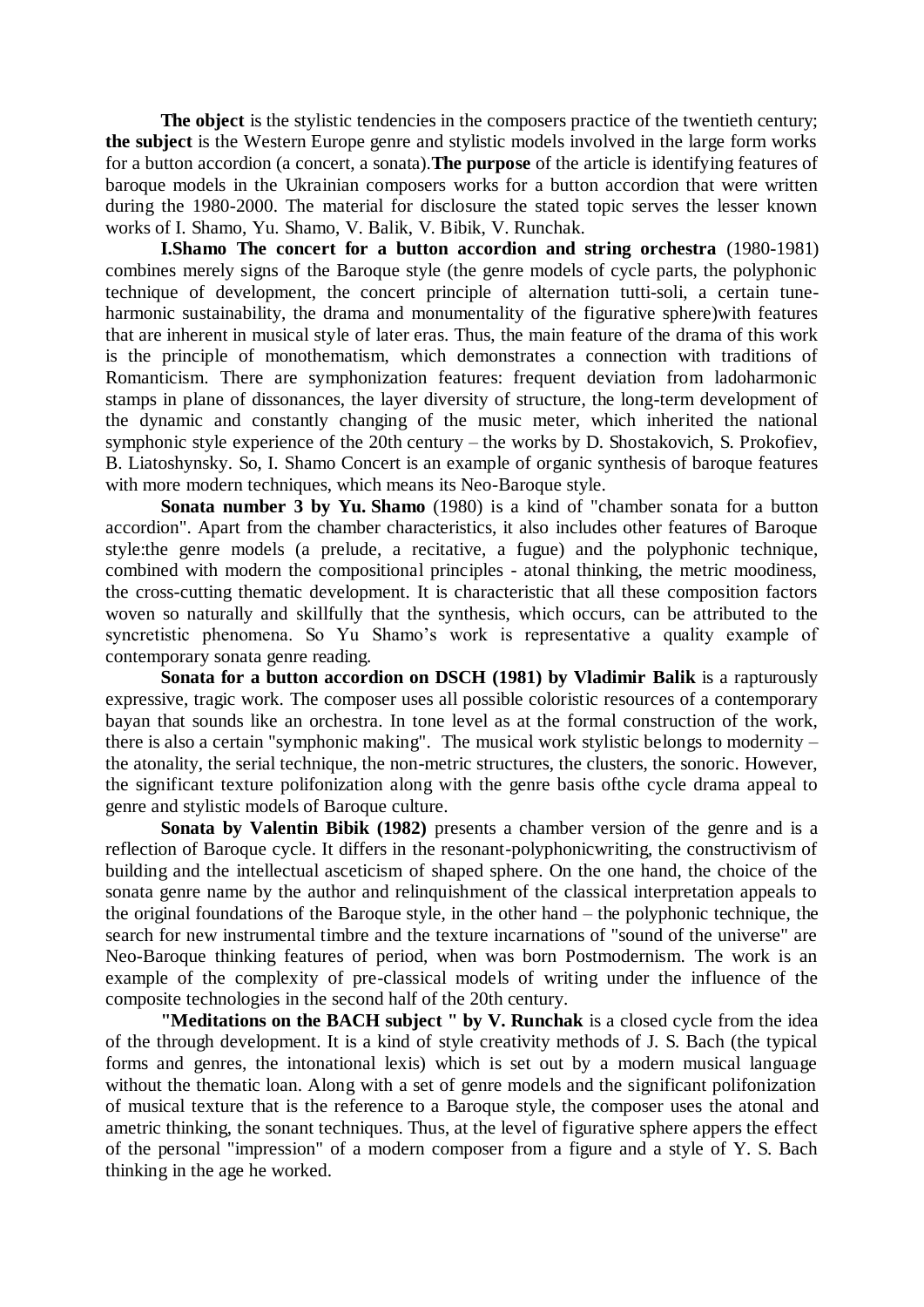**Conclusions.** In the button accordion works by contemporary composers, on the basis of Baroque culture, occurs a process of the "Neo-baroque" style historical and stylistic synthesis formation. Assimilating the intonation and musical genre archetypes of Baroque, the composers give them identity, based on the specifics button accordion playing. The organic compound of set historical elements of composing writing with contemporary means of expression in the original musical concepts of the discussed bayan works going about availability of Neo-baroque style in the bayan music of the last decade in the 20th century that was found at levels such as:

• genre (definitions of "a prelude", "a fugue", "a suite", "an aria", "a recitative");

• structural (the recurrence, which is based on identity and contrast, the polyphony form sand methods of development);

• intonation (some сompositon motive have contacted with archetypes of baroque music).

From the point of view of *ladotonaly* thinking the stylization as a rule doesn't occur. At the semantic level the antinomy of baroque thinking is used quite limited.

Thus, the modern interpretation of the Baroque genre and stylistic models in the Ukrainian composers works for a button accordion going about the transformation of their intonational and structural elements. New forms that arise are proof of the non-stop evolutionary processes that occur in the composer's works and influence the formation of the concert repertoire of a button accordion player.

■ **Key words:** Baroque, Ukrainian bayan music, genre models, concert, sonata, fugue, dramaturgy of a cycle, Neo-Baroque.

**Sulim R. A.**

# **NEOCLASSICAL TENDENCIES IN THE WORK OF JEANNE KOLODUB (illustrated through the example of "Little Baroque Suite" for Chamber Orchestra)**

In Ukrainian music culture of the  $20<sup>th</sup>$  – the beginning of the  $21<sup>st</sup>$  centuries neo-classical trends, appearing in the desire of artists to recreate in their opuses stylistic peculiarities of early classical and pre-classical periods, gained widespread recognition. The term *neoclassicism*  includes not only appeal to the creative works of Viennese classicism, but also to the music of the Renaissance and Baroque. Neo-baroque tendencies can be traced in many works of Ukrainian composers, including *Little Baroque Suite* for chamber orchestra by Jeanne Kolodub (2005). Today the question of these stylistic tendencies study in the work of Jean Kolodub has not been covered in musicological researches. The objective of this article is to reveal the individual characteristics of the neoclassicism features implementation by Jean Kolodub based on a detailed analysis of musical language, structure and representation of the imaginativeemotional content of one of vivid pieces of the Ukrainian composer.

*Little Baroque Suite* consists of three movements (*Prelude*, *Minuet*, *Allegretto*). Referring to old genres, J. Kolodub reproduced peculiarities and imagery of baroque music using contemporary expressive means. In the first movement, *Prelude (Andante)*, elegiac,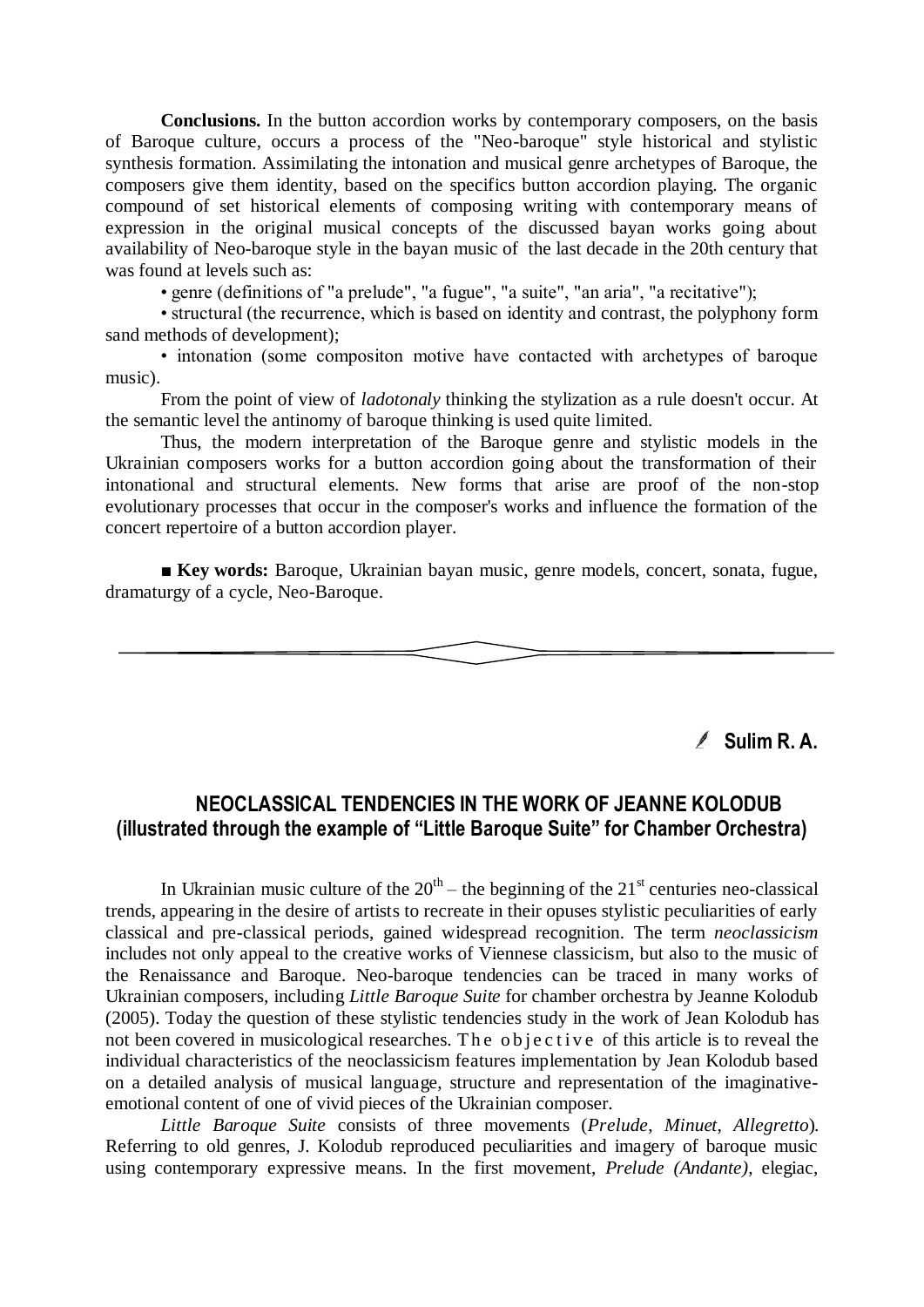mournful and sad images dominate. Music is similar in nature to lyrical and philosophical *Adagio* from J. Bach's orchestral works and his slow preludes from *The Well-Tempered Clavier*. At the beginning of the movement lyrical melody in *d-moll* key, instinct with enormous tenderness and love, sorrow and regret and in the same time restrained inner strength and grandeur, sounds at violins. Just as in many themes of J. Bach, there is a hidden drama in her quiet and smooth movement. In this movement Jean Kolodub uses techniques of thematic material development, peculiar to polyphonic music of the Baroque era: continuity of movement and loose extension of melodic line, thickening and thinning of the texture, stepwise dynamics, etc. With each new conducting of the theme the tension grows, the sound strengthens leading to a dramatic climax with a sharp change and thickening of the texture. In the climax episode, powerful energy and will power is perceived along with pain and despair, the objection is voiced and dynamic actions are called for. The tension gradually comes down, the texture gets thinner, the sonority slackens – the movement ends calmly, quietly with enlightenment in *C-dur* key.

The second movement *Minuet (Moderato)* is perceived as interlude between sorrowful *Prelude* and dramatically tense final movement *Allegretto*. Excellently reproducing the characteristic features of a minuet (ternary meter, moderate tempo, gracefulness, adornment of the melody with melismata) J. Kolodub also «modernizes» this old French dance. Along with classical harmonization the composer imbues it with dissonant accords (layering chords of different functions), and the usage of folk music gives it another national color. Thus, in this part the features of Baroque style are combined with folk elements and some modern means of harmonization, which is characteristic of Ukrainian Neoclassicism.

The final movement *Allegretto* is full of abundant energy and rapid lightness. It is based on the genre of Toccata, traditional to baroque music. By its dramatic and tense nature and the use of «common forms of movement» (*perpetuum mobile* type), this music reminds quick J. Bach's Preludes from *The Well Tempered Clavier* and a famous *Toccata and fugue in d-moll*. Similarly to these opuses, in the final movement of *Little Baroque Suite* Jeanne Kolodub recreates kind of perpetual motion of life in the continuous stream of the eighth notes which turn from one instruments to other. Dramatic and even tragic images change to vigorous and life-affirming, and after doubts and search comes enlightenment and finally triumphant, solemn moods settle down.

Musical media of this movement expressed in different texture types is specific to Baroque period: hidden polyphony in monophonic line with the theme in one «imaginary» voice and peculiar pedal point in the other; short and broken arpeggio of major and minor common chords or diminished seventh chords; scale-wise movement, etc. One can even feel the allusion to the Prelude in *c-moll* from the first volume of *The Well-Tempered Clavier* of J. S. Bach. Moreover, in such elements of baroque style are used this movement as sequence principle of music development and typical peculiarities of dynamics. The latter are represented by: contrasting of the same motifs in *forte* and *piano* as a means of creation of repercussion effect; alternation of orchestral *tutti* and solo of particular instruments as one of the patterns of energy thinning or thickening; longstanding stepwise sonority growth from *pianissimo* (or *piano*) to *forte* (or *fortissimo*), leading to loud climaxes. Joyful and elevated theme performed by orchestral *tutti* and presented in *A-dur* sounds at amplified sonority in the Coda of the final movement. The piece ends with light and loud tonic triad, conforming overwhelming power of human spirit and harmonious perception of the world.

Thus, in her *Little Suite* Joanne Kolodub managed to reproduce not only external stylistic features of Baroque, but also deep imaginative-emotional content, sublime beauty and grandeur of baroque music as the treasury of eternal spiritual values.

**■ Key words:** orchestral pieces of J. Kolodub, suite genre, baroque style,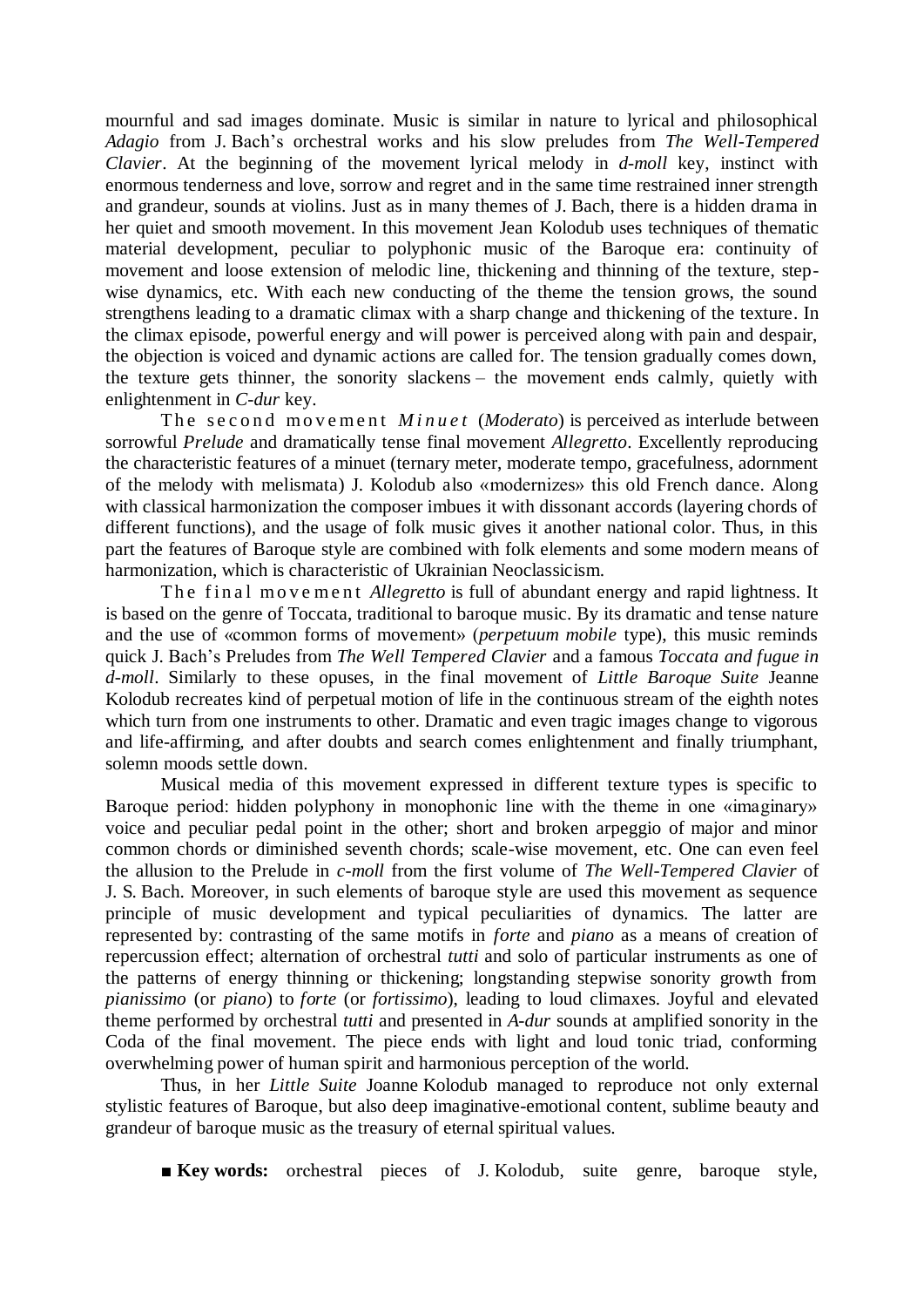contemporary Ukrainian music, neoclassical tendencies.

**Zharkova V. B.**

### **THE FRENCH MUSICAL THEATRE OF THE XVII CENTURY: SPECIFICITY OF INTERACTION OF THE FRENCH AND THE ITALIAN TRADITIONS**

Studying of interaction of the French and the Italian traditions in musical culture of a XVII century – one of the most actual directions in modern musical science because the enthusiastic relation to the Italian music developed practically in all European countries has turned in France to active counteraction to the Italian innovations and to efforts to keep distinctive features of the national culture. The most essential aspects of "crossing" of the cultural traditions generated in Italy and France, focused in XVII century art in sphere of musical theatre, is the object of consideration in the presented article.

From positions of today it is clearly visible that the musical culture of France of a XVII century is characterised by constant dialogue of two powerful national traditions – Italian and French. This factor will define a periodization of the French musical culture of the XVII century, offered by the French researchers dividing century for two periods: 1) the period till 1661 – time of board of influential prime ministers of Cardinal Richelieu and Cardinal Mazarin; 2) the period since 1661 – time of board of Louis XIV. And if struggle for preservation of national priorities defines a general line of development of culture of France of all the XVII century in its first half questions of the Italian influences receive especially appreciable public resonance, thanks to activity of Jules Mazarin.

Carried out Jules Mazarin of the invitation to Paris the most well-known Italian executors and composers, magnificent statements of the Italian operas excited the French society. Last two years of board, Mazarin became the culmination of its political career and top of cultural strategy. On a plan of Mazarin, in honour of royal wedding in Paris the grandiose opera theatre in which there would pass new opera of the most brilliant Venetian composer Franchesko Cavalli specially created for Paris – Ercole amante should be constructed. For realisation of this project of Mazarin has invited to Paris the well-known Italian architect Gaspar Vigarani – the unsurpassed master of the organisation of space.

Mazarin died on March, 9th, 1661, and has not seen the opera of Cavalli ordered to wedding and result of the grandiose efforts – a new opera hall which have finished only in 1662. This opera theatre in Tuileries with the advanced machinery for every possible effects and named  $-$  "Hall of machines" ("La sale des machines"), in which it has been put only three performances.

All attempts of Mazarin to impart "Italian operas" in Paris had unsuccessful result. What were the reasons of so steady unwillingness of the French public to perceive the Italian musical theatre?

Aspiration of Cardinal Mazarin to create in Paris the same wave of hobby for the Italian opera what has captured Europe, broke about a wall of aversion Frenchmen of the Italian opera singing because of its excessive expression. Besides, the hobby inherent in Italians for "unnatural" voices of singers-eunuchs, love to the melodies of long breath breaking rhythmic of a verse and sense of words, contradicted established in XVI century representatives of French "Galaxy" to principles of a close connection of a word and music.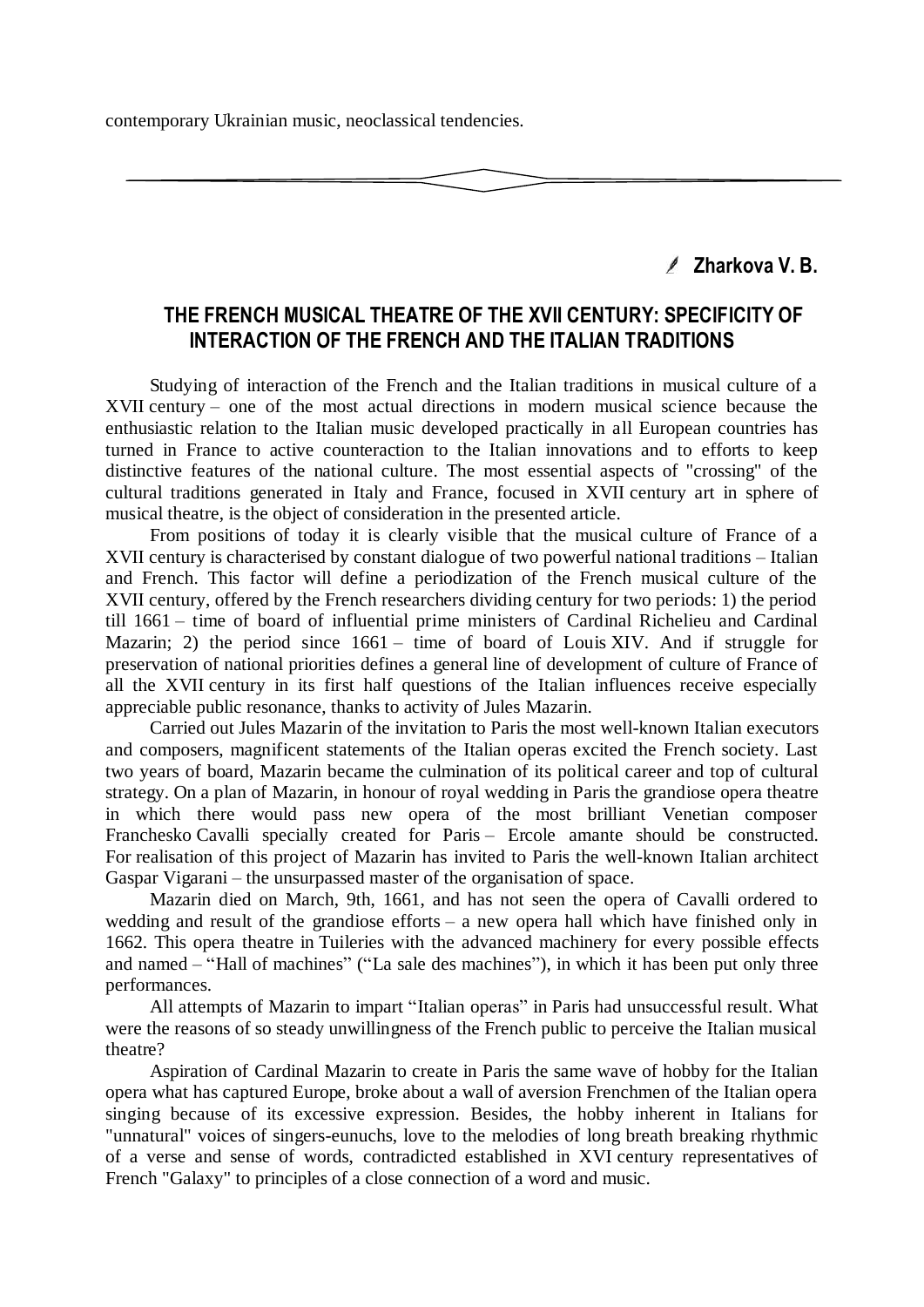Huge value of the poetic text demanded from the French composers of care of expressiveness and clearness of each word. Thus, the expression of sounding of a voice, demonstration of technical possibilities and timbre paints, characteristic for the Italian culture, gave way in the French vocal tradition to problems of preservation of expressiveness of sounding of a word, creating a deep precipice between two competing vocal schools.

According to the norms, which have developed in France to the XVII century, the singer should show considerable creative imagination and possess faultless sensation of a measure and taste of execution. The melody "quickened" flexible "rhythmic breath".

The reason of indifference of the French listeners of a XVII century to vocal achievements modern they of the Italian school of singing can see also that in France has developed own, not having analogues in the Italian music a vocal genre – "air de cour" – "a court aria".

So, cultivation in France special the manner of singing closely connected with expressiveness of words; popularity of a national theatrical genre of court ballet; the superiority of tools of viola family over group of the Italian string tools led by a violin braked rooting of the Italian traditions on the French cultural soil.

Still dialogue of two cultures is not enough on became more and more audible and has yielded fruitful results in activity of the French composers of last decades a XVII century. Just Jean-Baptiste Lully, thanks to Louis XIV support, was possible to synthesise all most considerable achievements of the French musically-theatre life XVII century: traditions of court ballet, the French tragedy, a fashionable pastoral and a popular comedy, having united them with opening of the Italian composers of that epoch.

So, deep penetration into a word essence; experience of self-valuable expressiveness of each gesture and a step, exclusive «stereophonic vision», characterising life of the French court yard of a XVII century, created unique system of the semantic co-ordinates defining formation of the French musical theatre. The immense expression of experience of a disorder of the universe, inherent in representatives of the Italian culture, was counterbalanced in France by the rigid centralised system of royal control over all kinds of creative activity. The life of the French court yard which does not have analogues in Europe; improbable interest of king Louis XIV to art; generous state financing of various cultural projects, exclusive possibilities for self-realisation to the presented persons created in France, but at the same time strictly regulated their activity.

Naturally, as the characterising Baroque attitude desire to stay in the movement illusion, penetrating all European culture of the XVII century – the beginnings of XVIII century, had the features providing art effect of an order, harmony, balance in musical practice of the French court yard. Only understanding, as it is possible to speak gesture, to dance a sound and to create multidimensional spaces a word, it is possible to try to present historical specificity of conditions of formation of the French opera – unique and original in all its art principles.

■ **Key words:** the French musical theatre of the XVII century, the Italian opera of the XVII century, the French vocal style of the XVII century.

**Zherzdyev O. V.**

**INSTRUMENTAL VERSIONS IN J. S. BACH' CREATIVITY (on the example of the Partita in E major № 3 for Violin in T. Hoppstock' guitar arrangement)**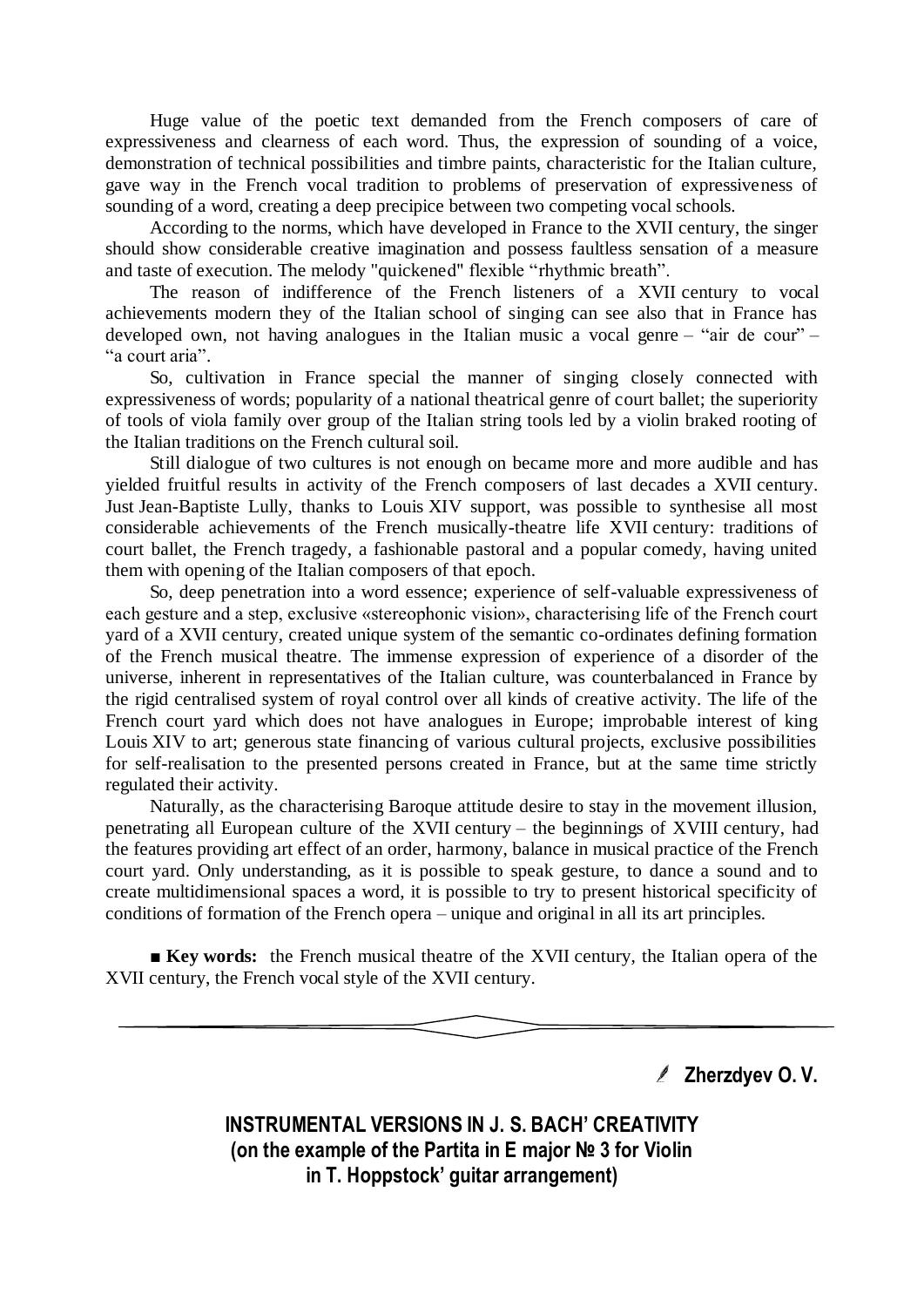The article considers the characteristics of versioning principle in the J. S. Bach's instrumental music. The great German composer, with one side, is a representative of his epoch, and with other side, an innovator in the region of music thinking and language entered the essential contribution in instrumental culture through the "bridge" between Baroque epoch and early Classicism in this sphere. As the example of Baroque's versioning in instrumental letter Partita E major № 3 presented, which exist most certain as the solo-violin version, but also in the harpsichord and the lute versions, possible, and in the version for a lute-harpsichord, created by master Z. Hildebrand's accordingly of J. S. Bach's scheme, and in the modem adaptation – in the guitar arrangement by the German guitarist T. Hoppstock. The principles of approach to the transcription of the J. S. Bach's original are considered; T. Hoppstock' direction no so much on the violin, as on the harpsichord (lute) version of the Partita is revealed; the articulate methods applied in the guitar arrangement are systematized and their comparison characteristic with violin, lute and harpsichord methods is given.

The transcription of classical works is one from the actual genres of contemporary music practice. In the instrumental stylistics, they execute and a special function, "academizing" an instrument, i. e. assisting him to go out from a narrow applied sphere of household music to a concert stage. The music of Baroque, representing different aspects of instrumental styles, demonstrates and quality of multi-versioning. The instrumental works, for original to that or on other instrument, one can and real performed on the others instruments, that relate and to music by J. S. Bach. Instrumental compositions designed primarily for a particular instrument, could be executed and actually performed on other instruments that applies and to music of J. S. Bach.

The lute potential that undoubtedly presents in Partita E major created the preconditions for transcription of this work to guitar by the outstanding contemporary German guitarist Tilman Hoppstock. The version created by T. Hoppstock's have the title "Bach: Suite E-dur BWV 1006a original für Laute oder Cembalo". Also the guitar version of this Partita by contemporary Japanese guitarist Kazuhito Yamashita exists; he created the guitar versions of all the Violin Sonatas and Partitas solo by J. S. Bach presented on the CD of sound-write label "RCA" (also Japanese music publishing house "Gendai Guitar" edited the note text of K. Yamashita' transcriptions). The transcriptions of the Partita in E major by T. Hoppstock and K. Yamashita have much in common, although they reflect different points of view of outstanding guitarists on the possibility of guitar transcription of Bach's violin music. It seems that better understanding of the possibilities of the original for creation different versions had T. Hoppshtok, whose transcription is covered in this article.

The all changes of dynamics "subito" in Partita T. Hoppstock interprets in terracemanner, using for this the special sound-color methods – sul tasto (for achievement of "*piano*" sonority) and sul ponticello (where is necessary to show "forte").

Thus, the example of guitar version of J. S. Bach's Partita № 3 by T. Hoppstock shows that instrumental variants of similar works is rightness, because and the German composer thought and even performed them on the various instruments. Especially a lot of options of instrumental embodiment includes the *Präludium*, which is encountered both in this Bach' Partita and in other works: as an opening Sinfonia from Cantata "Wir danken dir, Gott, *wir danken dir"* (BWV 29) and, partially, «*Herr Gott, Beherrscher aller Dinge*» (BWV 120a). Bach himself, being a great virtuoso performer (organ, harpsichord), was keenly interested in designs and techniques of playing on other instruments, of which stringed plucked instruments (lute) in their possible connections with keyboards attracted him particularly.

To J. S. Bach the idea of developing of the lute harpsichord – the instrumental hybrid, where the brightness of the sound of the lute has been preserved in conjunction with the keyboard-finger technique – belongs. This greatly facilitates the execution on this instrument